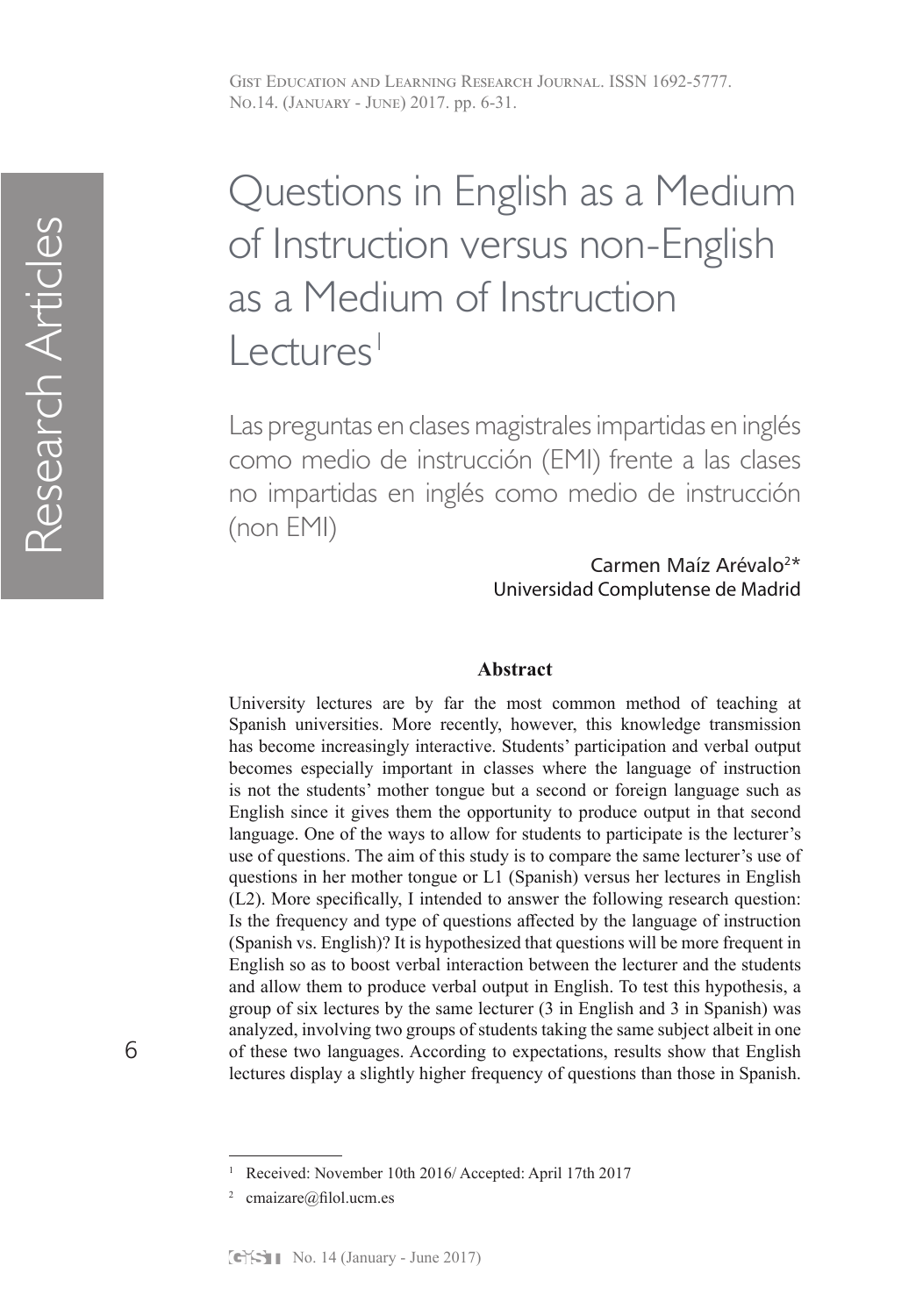However, a qualitative analysis also reflects interesting aspects of the type (and characteristics) of questions in English.

*Key words:* Questions, English as medium of instruction (EMI), Tertiary education

#### **Resumen**

La clase magistral sigue siendo el método más común de enseñanza en las universidades españolas. Sin embargo, se ha experimentado un giro hacia una transmisión de conocimientos más interactiva en los últimos tiempos. La participación y producción oral de los alumnos cobra mayor relevancia cuando las clases se imparten en una lengua diferente (L2) a la lengua materna de los alumnos (L1), ya que se les da la oportunidad de emplear dicha L2 en un contexto más oral. Una de las maneras en que se permite participar a los estudiantes es el uso de preguntas por parte del profesor. Este estudio tiene como objeto comparar el uso de tales preguntas por parte de un profesor en clases impartidas tanto en su L1 (español) como en la L2 (inglés). Más concretamente, mi objetivo es dar respuesta a la siguiente pregunta: ¿se ven la frecuencia y el tipo de preguntas afectadas por el idioma empleado para impartir la clase (L1 frente a L2)? Mi hipótesis es que las preguntas serán más frecuentes en L2 con el fin de potenciar la interacción verbal entre el docente y sus estudiantes, permitiéndoles una mayor producción oral en inglés. Para testar dicha hipótesis, se analizó un grupo de seis clases magistrales impartidas por la misma profesora (3 en inglés y 3 en español) y recibidas por dos grupos de alumnos que cursan la misma asignatura, pero en uno de estos dos idiomas. Los resultados muestran que, parcialmente de acuerdo con lo esperado, las clases en L2 despliegan una proporción de preguntas algo mayor que las impartidas en L1. Sin embargo, un análisis de tipo más cualitativo también refleja interesantes conclusiones sobre el tipo (y las características) de las preguntas en L2.

*Palabras clave:* Preguntas, Inglés como medio de instrucción, educación universitaria

## **Resumo**

A aula presencial continua sendo o método mais comum de ensino nas universidades espanholas. Porém, recentemente ocorreu uma virada com relação à transmissão de conhecimentos mais interativa. A participação e produção oral dos alunos adquire uma maior relevância quando as aulas são transmitidas em uma língua diferente (L2) da língua materna dos alunos (L1), posto que se dá pra eles a oportunidade de empregar a L2 em um contexto mais oral. Uma das maneiras em que os estudantes têm autorização de participar é com uso de perguntas por parte do professor. Este estudo tem o objetivo de comparar o uso de tais perguntas por parte de um professor em aulas transmitidas tanto na sua L1 (espanhol) quanto na L2 (inglês). Com mais exatidão, o meu objetivo é responder a pergunta a seguir: observa-se a frequência e o tipo de perguntas afetadas pelo idioma empregado para dar a aula (L1 diante da L2)? A minha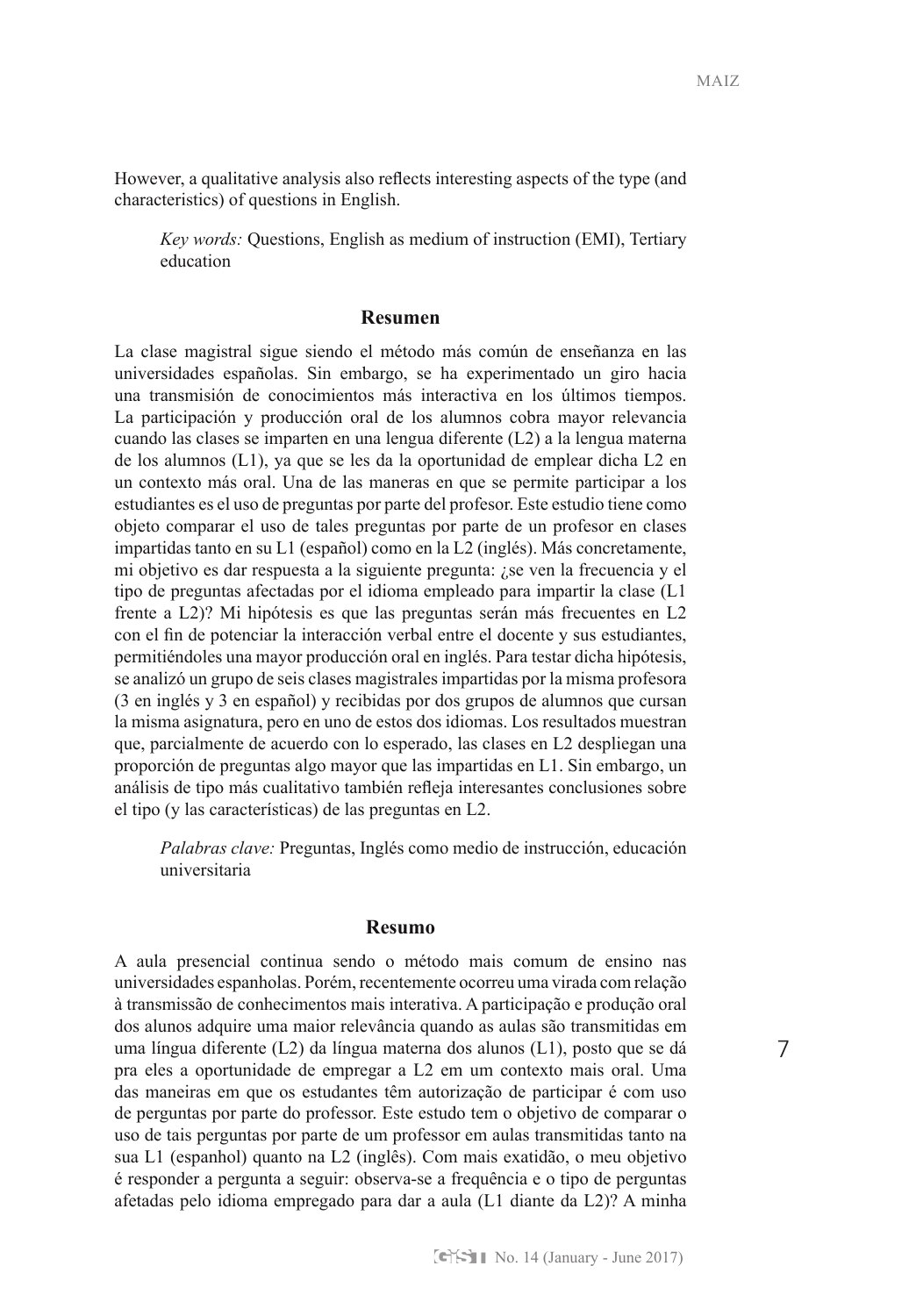hipótese é que as perguntas ocorrerão com mais frequência em L2, com o fim de potenciar a interação verbal entre o docente e seus estudantes, permitindolhes uma maior produção oral em inglês. Para testar essa hipótese, foi analisado um grupo de seis aulas presenciais transmitidas pela mesma professora (3 em inglês e 3 em espanhol) e recebidas por dois grupos de alunos que cursam a mesma disciplina, mas em um destes dois idiomas. Os resultados sinalam que, parcialmente de acordo com o esperado, as aulas em L2 desdobram uma proporção de perguntas algo maior que as transmitidas em L1. Embora isso, uma análise de tipo mais qualitativa também reflete interessantes conclusões sobre o tipo (e as características) das perguntas em L2.

*Palavras Chave:* Perguntas, inglês como meio de instrução, educação universitária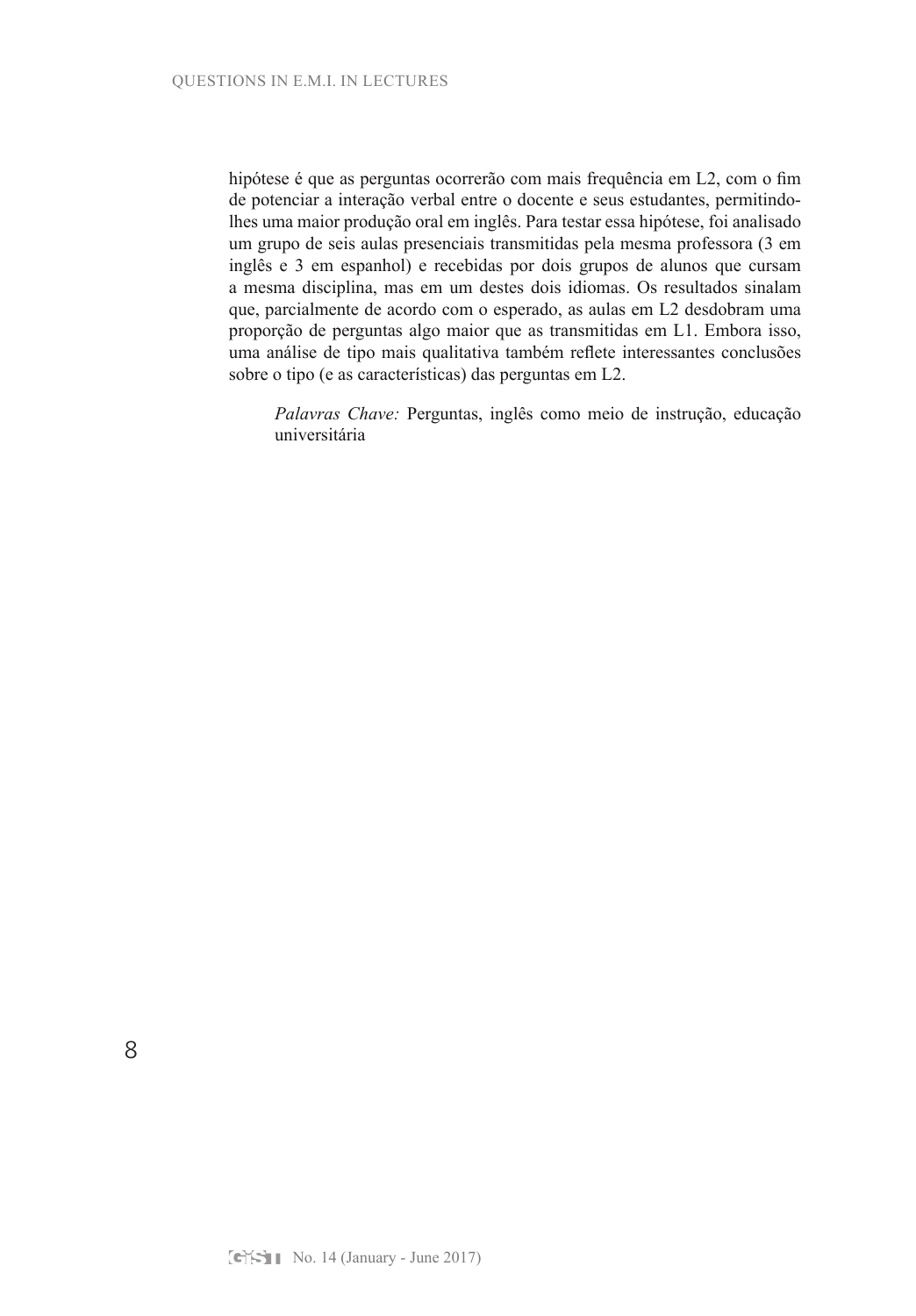## **Introduction**

Iniversity lectures are by far the most common method of teaching at university level. This is usually the case in Spanish universities where lectures are the traditional, cost-effective and most practical way of transmitt teaching at university level. This is usually the case in Spanish universities where lectures are the traditional, cost-effective and most practical way of transmitting information to large numbers of undergraduates. In recent decades, however, this knowledge transmission has experienced a change from a more monological nature towards a more interactive, conversational style where both the lecturer and the students co-construct the discourse (Ferris and Tagg, 1996; Flowerdew, 1994; Hyland, 2009; Morell, 2004, 2007; Sánchez García, 2016, among others) even if the control of the conversational floor still lies in the lecturer's hands. In Northcott's (2001, pp. 19-20) words, an interactive lecture can be defined as:

A classroom learning event for a large (more than 20) group of students primarily controlled and led by a lecturer and including subject input from the lecturer but also including varying degrees and types of oral participation by students.

More recent studies on academic spoken discourse also reveal that interaction helps develop a good rapport between the lecturer and students; therefore, creating a more relaxing atmosphere that enhances participation by the latter (Crawford Camiciottoli, 2004; Fortanet, 2004; Morell, 2004a, 2004b, 2007; Ibrahim et al. 2009, among others). Participation thus becomes a welcome class routine where knowledge is not simply transferred from the teacher's notes to those of the students'.

However, the popularity recently gained by interactive lectures does not merely respond to a change in teaching styles or the desire on the lecturers' part to create a more relaxing atmosphere for students. It is also triggered by the deeply rooted belief that a more conversational, interactional style fosters the students' comprehension and knowledge acquisition which are, after all, the main aims of any lecture (Hall and Verplaetse, 2000; Seedhouse, 2004; Walsh, 2006, *inter alia*). As pointed out by Walsh (2006, p. 36), "conversation is the essence of all classroom dialogue, the prime force through which meanings are negotiated, concepts explained and understood, exchanges of opinion given". This notion of interaction as the main motor for comprehension goes back to Vygostky's socio-cultural theory (1978). Social constructivist pedagogy places the emphasis on the active interaction between teachers and students in order to co-construct knowledge and promote understanding as opposed to the more traditional transmission pedagogy, where the focus lies on "transmitting information and skills articulated in the curriculum directly to students" (Cummins, 2005, pp. 113-114).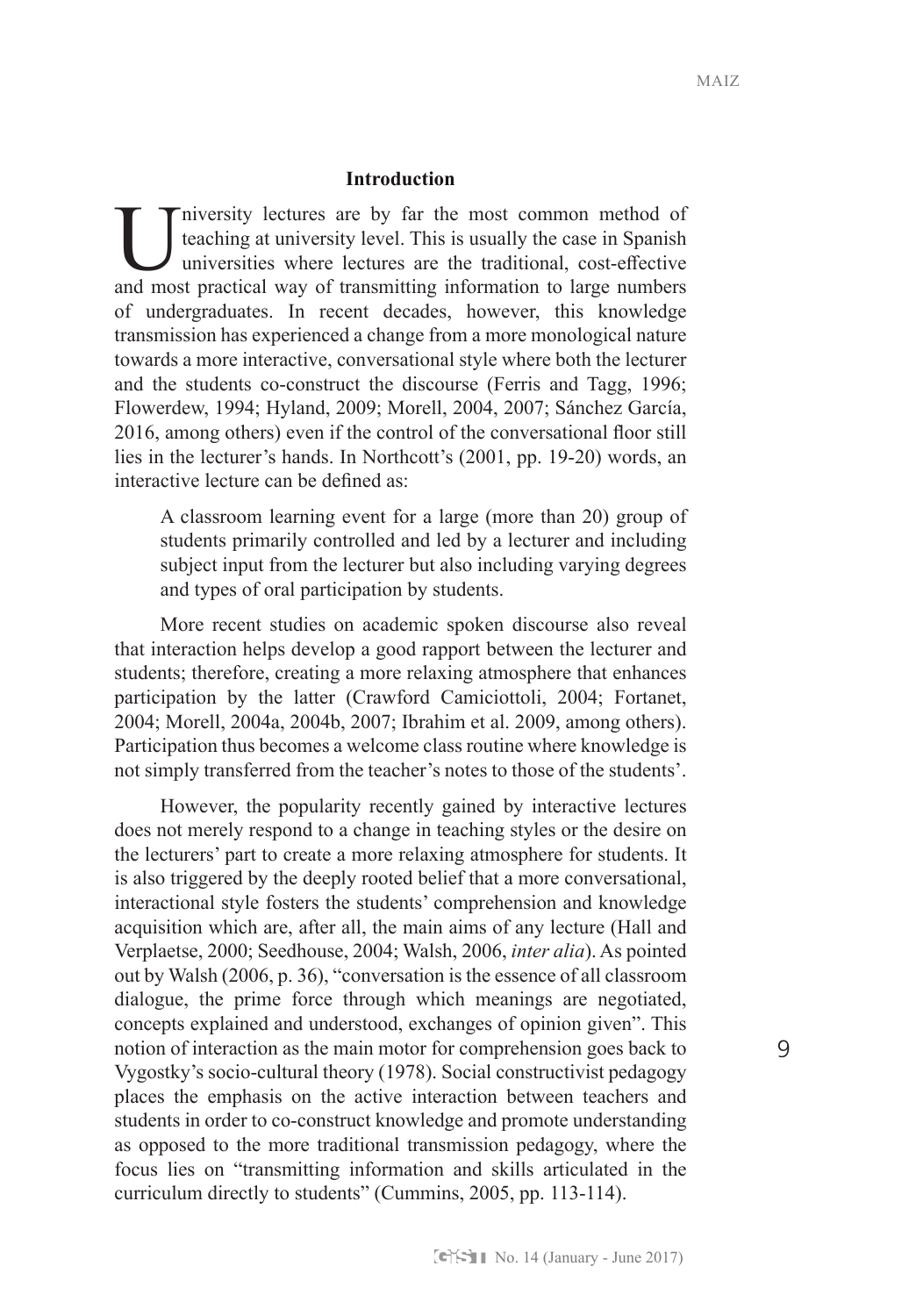Enhancing interaction can become more challenging if the language of instruction is not the learners' mother tongue but a second language (L2). In these educational contexts like CLIL or classes where English is the Medium of Instruction (EMI henceforth), a more interactive style plays a vital role since it can help these learners to improve both their levels of understanding and their linguistic competence in the L2 by allowing them to produce their own output (Dalton-Puffer, 2006; De Graaff et al., 2007; Flowerdew, 1994; Flowerdew and Miller, 1996; Griffiths, 1990; Ibrahim et al., 2009; Nikula et al. 2013; Núñez and Dafouz, 2007; Sánchez García, 2011; 2016; Thompson, 2003; among others).

Interaction, however, is only real if lecturers both wish to provide for interaction and, more importantly, if they are aware of how to be genuinely interactive. One of the ways to allow for students to participate is the lecturer's use of questions (Walsh, 2006; Bamford, 2005; Crawford Camiciottoli, 2008; Dafouz & Sánchez García, 2013; Sánchez García, 2011; 2016) since, as argued by Chuska (1995, p. 7), "all learning begins with questions. Questions cause interactions: thought, activity, conversation or debate".

The aim of this study is to contrast the use of questions by the same lecturer in her L1 (Spanish) versus her L2 lectures (English). More specifically, I intend to answer the following research question: Is the type of questions (and their frequency) affected by the language of instruction? It is hypothesized that the type of questions employed (see Section 2) will vary according to the language of instruction, with each type being also affected with regard to its frequency. To that purpose, a university lecturer of Economics was video-recorded while delivering six lectures in the same subject ("Financial Accounting"), three of them in Spanish and the rest in English. Data was then manually analyzed from a quantitative<sup>3</sup> and qualitative point of view. Finally, a reflective feedback interview with the lecturer herself intended both to shed light on qualitative aspects of her teaching that the analyst might not have borne in mind and to raise the lecturer's awareness of her own classroom discourse so as to attain more effective instruction.

10

<sup>&</sup>lt;sup>3</sup> Given the limited size of the dataset, however, the quantitative analysis does not include statistic tests but focused on the tendencies observed regarding frequency.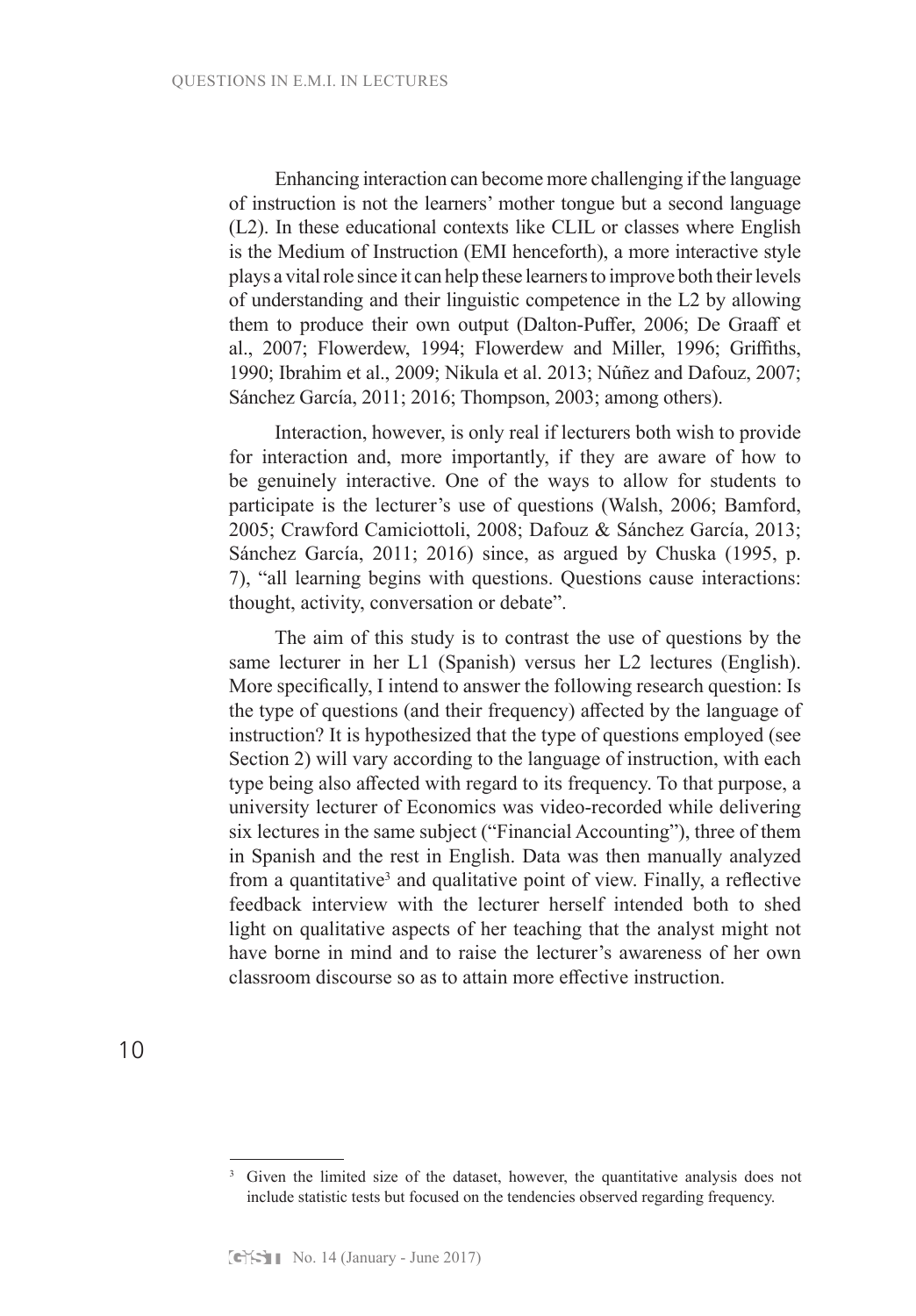## **Literature Review**

In his analytical framework, Walsh (2006, p. 67) distinguishes 14 interactional features<sup>4</sup>. Remarkably, four of these features are questions, which reaffirm their privileged status when it comes to promoting interaction between lecturers and their students. Questions have long been considered as the most appropriate instrument to promote interaction since they require a response from the students when performed by the teacher and vice versa. As Ibrahim et al. (2009, p. 96) point out, "questions during lectures serve as structuring devices to drive the talk forward, to introduce new topics and generally direct the focus of the interaction."

The importance of questions as specially interacting mechanisms explains the broad literature they have generated in second language education for several decades (e.g. Banbrook and Skehan, 1989; Cullen, 1998; White and Lightbrown, 1984; among many others). This interest has more recently extended also to CLIL and EMI contexts from primary and secondary education to tertiary education (e.g. Dalton-Puffer, 2006, 2007; Llinares and Pascual-Peña, 2015; Menegale, 2011; Nikula, 2007; Nikula et al., 2013; Pascual-Peña, 2010; Sánchez-García, 2010, 2016; to mention just a few). Since results still do not allow for generalizations (Nikula et al., 2013, p. 78), the present study intends to contribute to this area by providing additional data regarding the use of questions in EMI classes in tertiary education, more specifically in university lectures where English is used as the medium of instruction to teach contents other than language (e.g. economics and finance).

Even if all questions share the fact of being performed in the interrogative mood (or in the declarative mood with rising intonation); the functions they perform in the discourse are markedly different. Following previous taxonomies (e.g. Dalton-Puffer, 2007; Sánchez-García, 2010; 2016), it is possible to distinguish five types in the corpus under study: rhetorical questions, display questions, comprehension checks, referential questions and clarification checks.

*Rhetorical questions* are those where the teacher asks a question for which s/he is not expecting any response whatsoever and hence does not provide listeners with any time to answer them. The main function of

<sup>4</sup> These interactional features of the Self-evaluation Teacher Talk (SETT) framework are: scaffolding, direct repair, content feedback, extended wait-time, referential questions, seeking clarification, confirmation checks, extended learner turn, teacher echo, extended teacher turn, turn completion, display questions and form-focused feedback.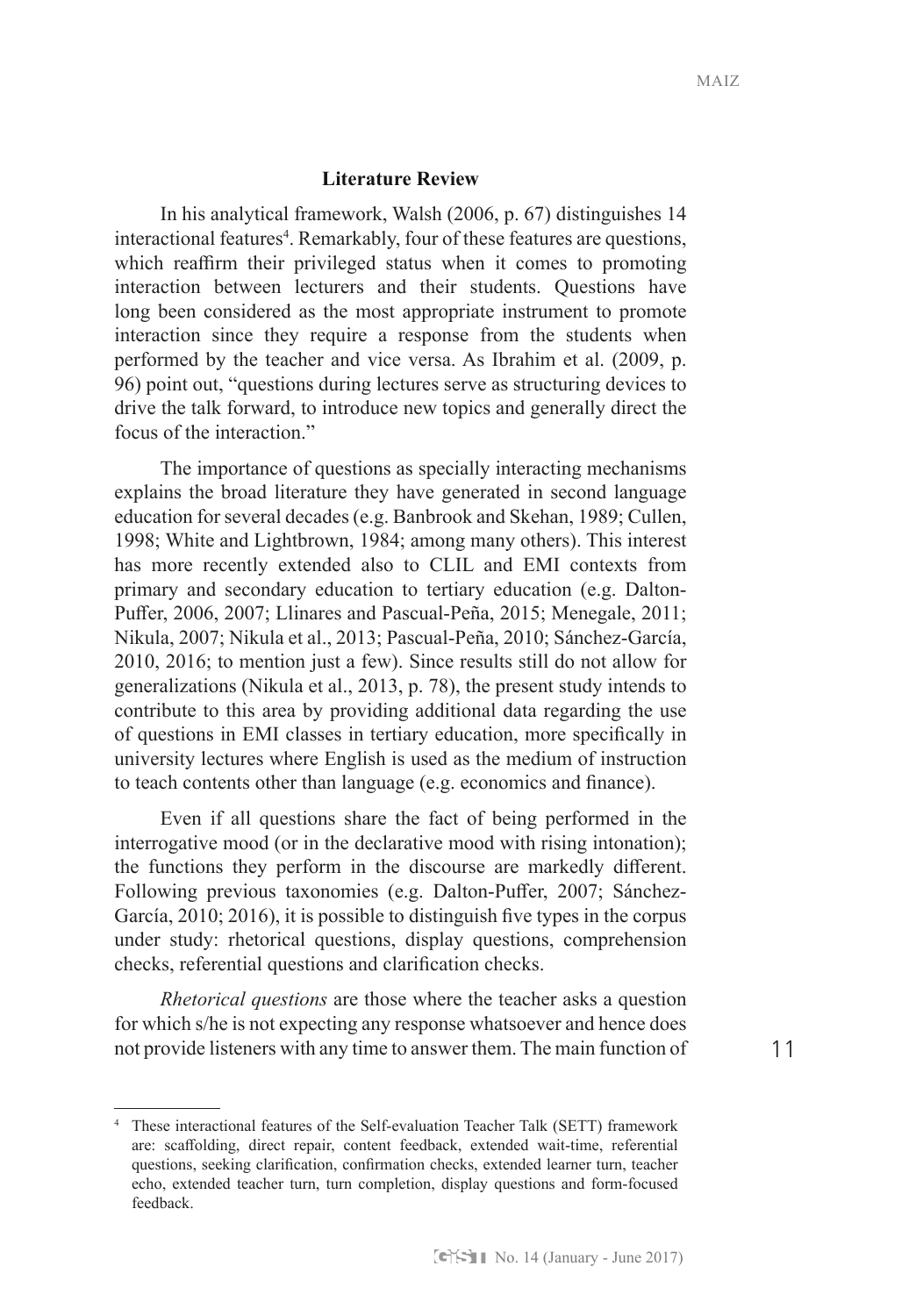these questions is to serve as a discursive landmark for the introduction of new concepts or to make listeners think about a particular concept. In rhetorical questions, the speaker may provide the answer herself or the answer "is left up it in the air" (Sánchez-García, 2010, p. 23). Examples from the corpus are  $(1)$  and  $(2)<sup>5</sup>$ , both produced by the teacher, who asks and immediately answers her own question without producing any pause between the question and its answer, which shows they are not intended for the students to answer but as a rhetorical device:

(1) [L1] What are the names that we use to call loans? Load debt, bank debt

(2) [L4] *¿Tiene algún significado que yo ponga los gastos al haber y los ingresos al deber? No tiene ningún sentido.* [Does it mean anything that I put the expenses in Debit and the income in Credit. It doesn't make any sense.]

*Display questions* are those where the information is already known by the teacher (Dalton-Puffer, 2007). Morell (2004, pp. 4-5) defines these questions as those which serve "to verify students' knowledge". Display questions encourage interaction in the sense that students are expected to provide a response. However, it is questionable whether they foster real interaction in as far as they do not involve real communication (although see Boyd and Rubin (2006) and Lee (2006)). As argued by Menegale (2011, p. 86), a major drawback of display questions is that by

using this type of questions, teachers can keep control of the lesson procedure and of the time. Yet, as a result, with the answer being nearly a univocal solution, students could be afraid of responding if unsure of the response and this unease can limit their participation to a greater extent.

Display questions characteristically follow the IRF (initiationresponse-follow-up move) structure found in general educational discourse (Sinclair and Brazil, 1982), as illustrated by examples (3) and (4) below, where the teacher (T) produces the initiation move as a question (to which she knows the answer as the content expert) and students (SS) reply. The students' correct response is positively evaluated by the teacher in the third move or follow-up:

<sup>&</sup>lt;sup>5</sup> All the Spanish examples are immediately followed by their translation into English. In all the cases, each example is preceded by the number of the lecture [L…] where the example comes from.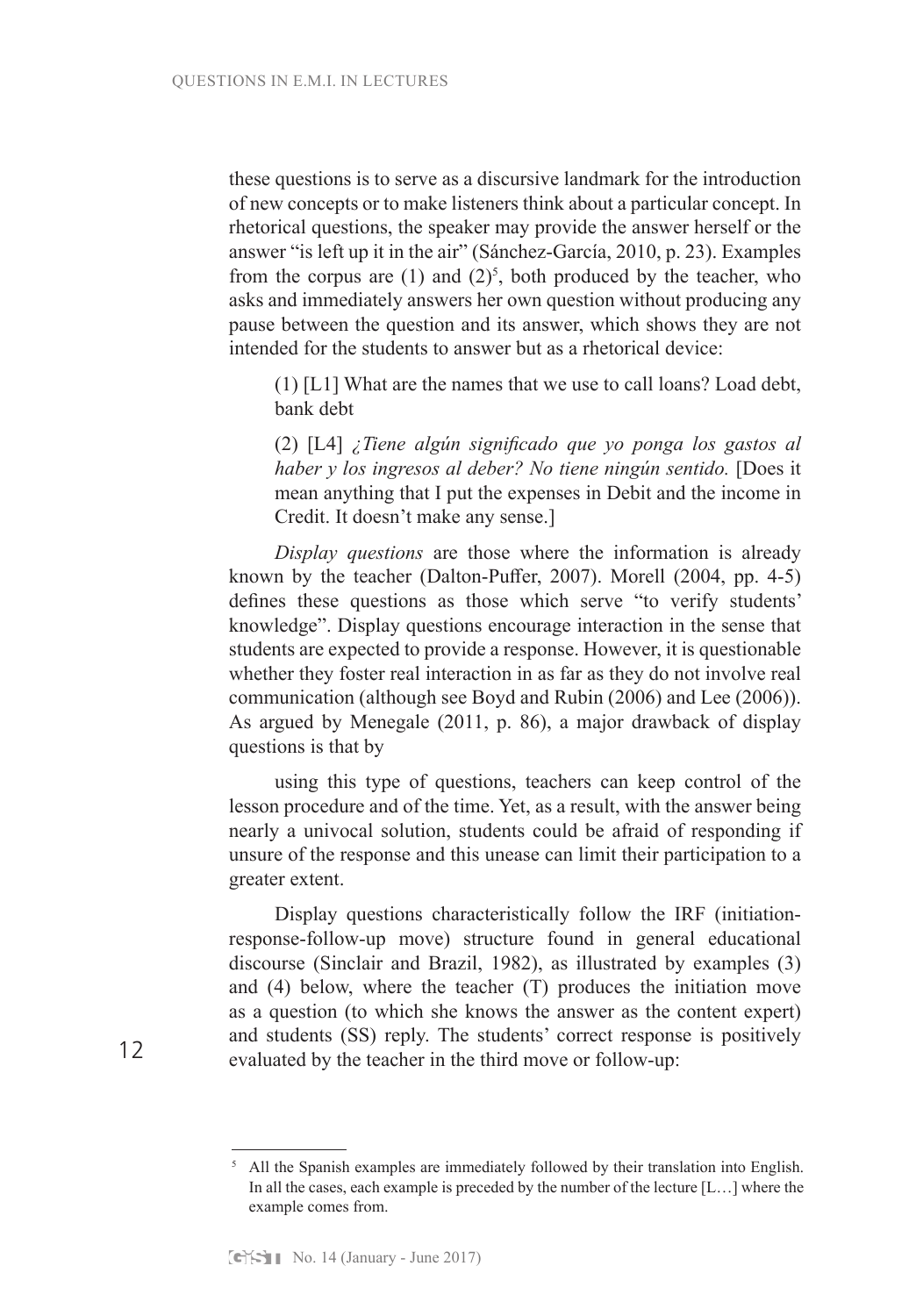(3) [L1] T: the company… purchases land and cash. Is ok? So, land, what it is a land?

SS: asset

T: assets, ok [T nods approvingly] current or not current, what do you think?

SS: not current

T: not current assets, ok. Ok? Ok, another more? Eh, Iñigo, please, read it.

(4) T: *Si tuviera el dinero limitado y hubiera que pagarle a alguno, ¿a quién le pagarías antes? ¿A los proveedores o a los acreedores?*

S1: *A los acreedores.*

T: (She looks at the students and smiles) *¿A quién?*

S2: *A los proveedores.*

T: *A los proveedores. Porque ellos son los que te están generando el beneficio luego si tú vendes. ¿Lo ves?*

[T: If I had limited money and had to pay somebody, whom would you pay before? The providers or the creditors? / S1: the creditors. / T: (She looks at the students and smiles). who? / S2: the providers. / T: the providers. Because they are the ones who are generating the benefit if you sell. Do you see it?]

*Comprehension checks* are questions where the teacher monitors whether the students are following her explanations. They are usually performed linguistically in the corpus by formulaic expressions like "is it ok?" or the Spanish "*¿vale?*". Example (5) illustrates another of these formulas in Spanish ("¿lo veis?" –i.e. do you understand?).

(5) [L4] T: [overlaps with student] *¡Las mismas! Pero si no hago nada, sí, de acuerdo. Pero algo habrá que hacer, ¿no? Porque mucha casualidad, mucha mucha casualidad tiene que pasar para que las existencias iniciales coincidan con las finales. ¿lo veis? Entonces, lo que tenemos que hacer aquí* [circles one part of the blackboard] es lo que se llama la regularización ¡qué nombre más feo! ¿verdad? Regularización de las mercaderías. [The same ones! But if I don't do anything, yes, okay. But something must be done, musn't it? Because it is a huge chance, very very big chance for initial stock to coincide with final stock. Do you see it? Then, what we have to do here is what is called regularization. What an ugly name, isn't it? Merchandizing regularization.]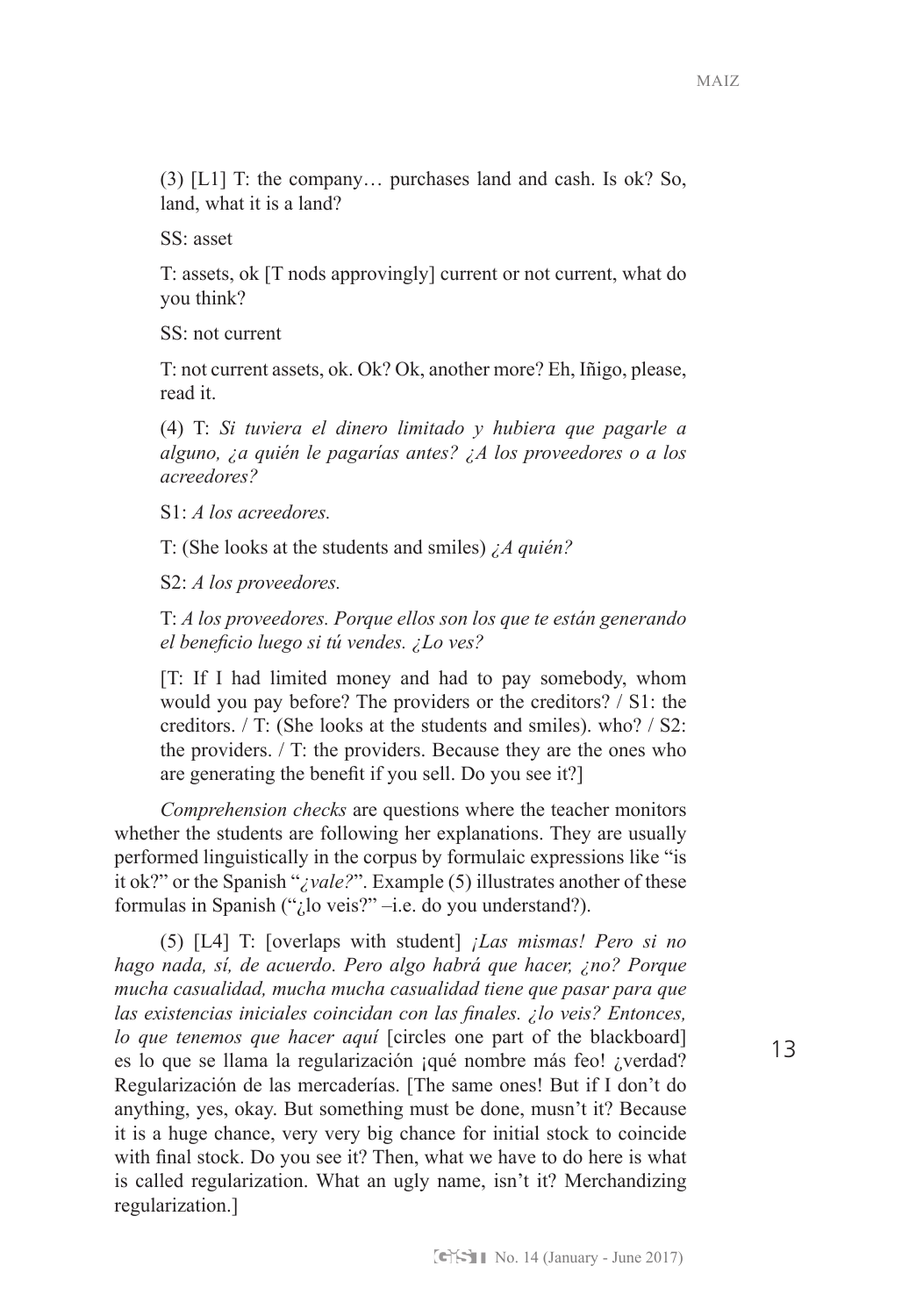As illustrated by (5), students are not really expected to respond to comprehension checks verbally as shown by the fact that the lecturer goes on holding the conversational floor without giving any response time. A non-verbal response –e.g. a nod –is enough to show students are indeed following the explanation. If they are not, they can produce a clarification request (see below).

In contrast to the former types, *referential questions* are genuine questions to which the teacher does not know the answer and hence trigger authentic output from the students (Musumeci, 1996; Sánchez-García, 2010). Examples (6) and (7) illustrate this type of questions in both languages:

(6) [L1] T: No, first here. And you have to tell him the … what are you doing? Tell.

S: (inaudible) [talks to the teacher and the other student at the blackboard]

(7) [L5] T: *Ah jaja, buena pregunta. ¿Tú qué crees?* (1')

S: *Que no.* [T: Ah, haha, good question. What do you think? /S: I think it doesn't.]

Referential questions are particularly interactive since they promote real communication between the student(s) and the lecturer insofar as a real question is taking place and the student usually has to provide a more "creative" answer rather than simply remembering a piece of information or answering with a yes-no answer (which can even be non-verbal). As stated by Dafouz and Llinares (2008, p. 51), "display questions generate interactions that are typical of pedagogic or didactic discourse, while referential questions generate interactions typical of social communication". Despite their highly interactive potential, however, referential questions tend to be sparsely used in classroom discourse (cf. Pascual Peña, 2010; Sánchez-García, 2010). For example, Pascual Peña (2010) found that only 17% of the questions used in her corpus were referential. However, not all referential questions boost interaction to the same extent. In this respect, it is worth pointing out the distinction between convergent and divergent referential questions. In Menegale's words (2008, p. 112):

The difference between the convergent and divergent question is clear. Whereas the convergent question, also referred to as 'closed question' (Pica, 1994) as it is information-seeking in nature and results in simple elicitations of factual information, does not require original thought or critical reflection and the possible answers are limited, generally short and recall previously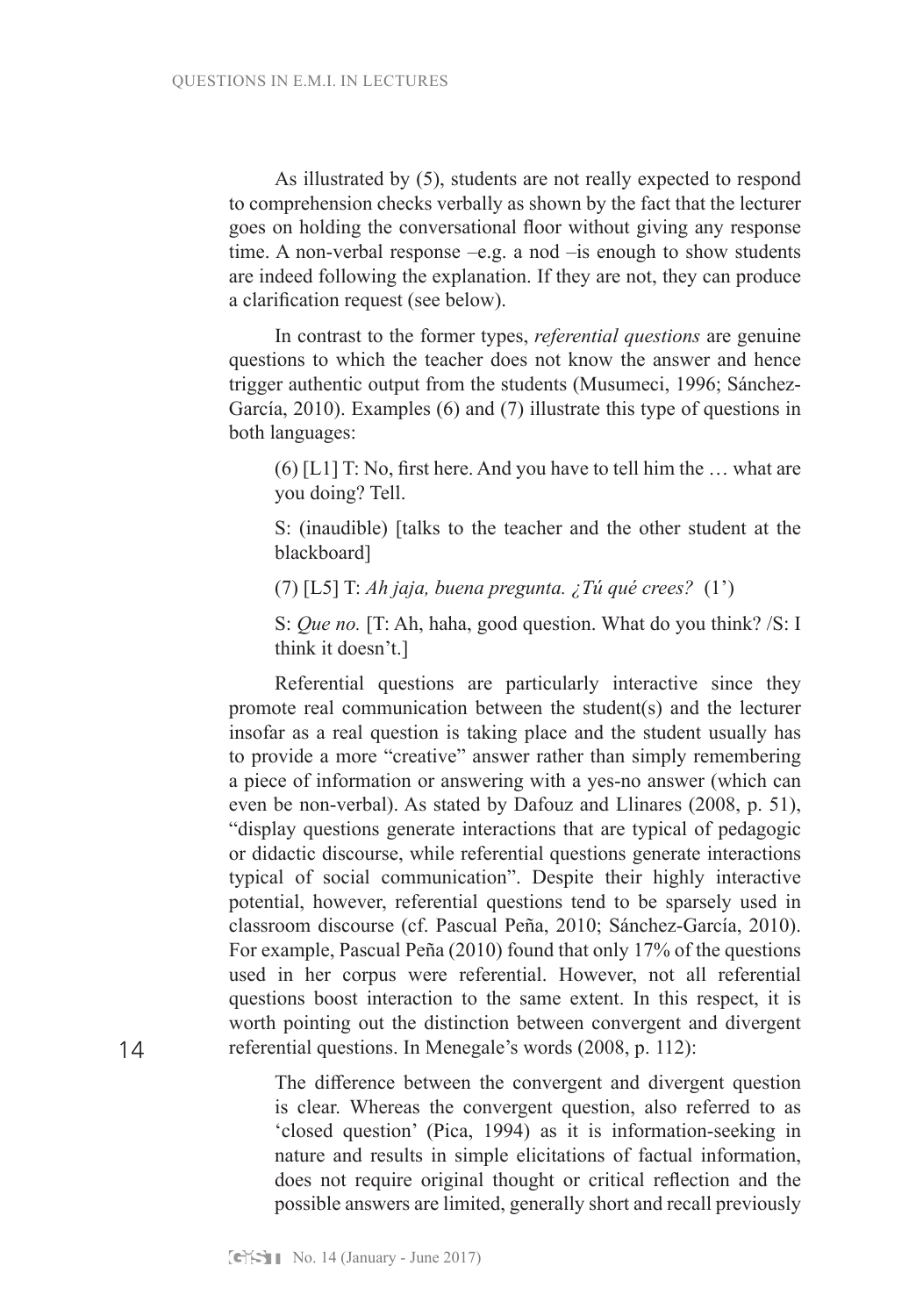15

memorized information, a divergent question requires the application of knowledge, not just the recalling of information.

Hence, divergent referential questions not only lead to high order thinking skills but also allow for more extensive students' output in the L2. On the other hand, convergent referential questions may ask for information unknown to the teacher but lead neither to the student's complex thinking processes nor longer conversational turns.

*Clarification requests* can be produced either by the teacher or the student and take place when communication has partially or totally failed and needs repairing, as illustrated by example (8), where the teacher had not heard the student's comment and asked for clarification:

(8) [L5] T (T has not heard S's question) ¿Perdona, cómo dices? [Excuse me, what did you say?]

In this case, the teacher had not properly heard the student's response and she sought for clarification, so that the student had to repeat his answer. It could be argued, hence, that clarification requests are not interactive mechanisms proper since they are intended as conversational repair strategies when, for example, noise impedes correct hearing of the previous utterance (Schegloff, 1992).

For the sake of clarity, Table 1 summarizes the different types of questions and provides a brief definition as well as an example of each type:

| <b>Type of question</b>      |            | <b>Definition</b>                                                                                                                                                 | Example                                                        |
|------------------------------|------------|-------------------------------------------------------------------------------------------------------------------------------------------------------------------|----------------------------------------------------------------|
| <b>Rhetorical questions</b>  |            | The teacher asks and answers<br>the question                                                                                                                      | "And how do we call<br>it? We call it debit"                   |
| <b>Display questions</b>     |            | teacher<br>the<br>The<br>knows<br>answer beforehand                                                                                                               | "How do we call it?"                                           |
| <b>Comprehension check</b>   |            | The teacher monitors whether<br>the students are following her<br>explanations                                                                                    | "Do you follow?"                                               |
|                              | Divergent  | The teacher asks an open<br>question for which she does<br>not know the answer, giving<br>the student the chance to<br>develop their critical thoughts            | "So,<br>what's<br>your<br>opinion about this?"                 |
| <b>Referential questions</b> | Convergent | The teacher asks a closed<br>question for which she does<br>not know the answer, not<br>giving the student the chance<br>develop their critical<br>to<br>thoughts | "Sorry, what is your<br>name again?"                           |
| <b>Clarification checks</b>  |            | They are used to repair<br>communication when broken<br>by external circumstances<br>(e.g. noise)                                                                 | "Sorry? I<br>couldn't<br>hear you, can you say<br>that again?" |

*Table 1.* Types of questions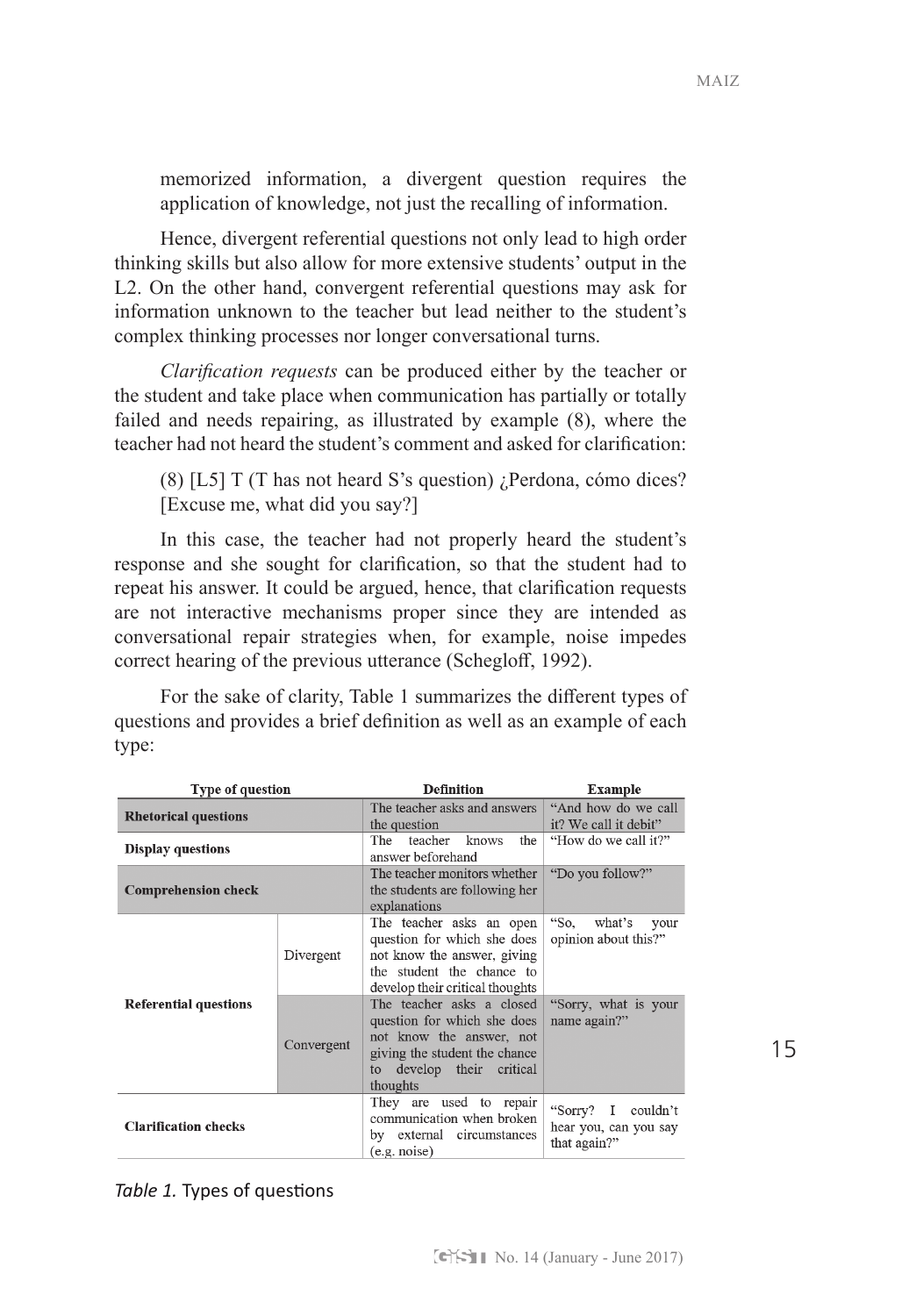#### **Methodology**

The following section describes the methodology employed in the current study. More specifically, it starts by describing the participants and why they were chosen to be involved in the study. Secondly, it focuses on the data-gathering process itself and describes the corpus compiled and employed in the present study.

#### **Participants**

This study involves two groups of undergraduate students and their common lecturer. Each group consisted of approximately 50 students of an average age of 18-19 years old. These students were doing its first year of the degree in Economics and Finance at the Complutense University of Madrid in Spain. This degree is part of the university's pilot program where the same degree is being taught in Spanish with a simultaneous pilot version in English, which means both groups of students follow the same contents albeit in different languages. In this case, they also share the same teacher in the subject Financial Accounting as well as the same amount of teaching hours, with a total of four hours per week (two days a week).

Besides the students involved, this study focuses mainly on the lecturer. She is a Spanish female teacher who taught Economics at the Complutense University for more than a decade. Together with other colleagues, she took part in this pilot program without any special training, any previous experience of teaching in an L2 or any extra salary. However, she was extremely motivated and took part in this pilot project for five years. Before the actual study took place, there was a prior informal interview with the lecturer, where she was informed of the research and she expressed her motivation and willingness, in her own words, "to know if I'm doing things right". This led her to volunteer as a participant in our research group's project and be videorecorded during her lectures<sup>6</sup>. As for the students, all of them were asked for their consent before recording the lectures. They all expressed no disagreement to have their lectures recorded. In addition, all personal identification was carefully avoided to protect their privacy.

<sup>&</sup>lt;sup>6</sup> The author would like to express her sincere gratitude to the lecturer who collaborated in this research. Many thanks go too to her research colleagues for their support and constructive criticism as well as to the anonymous reviewers for their insightful comments.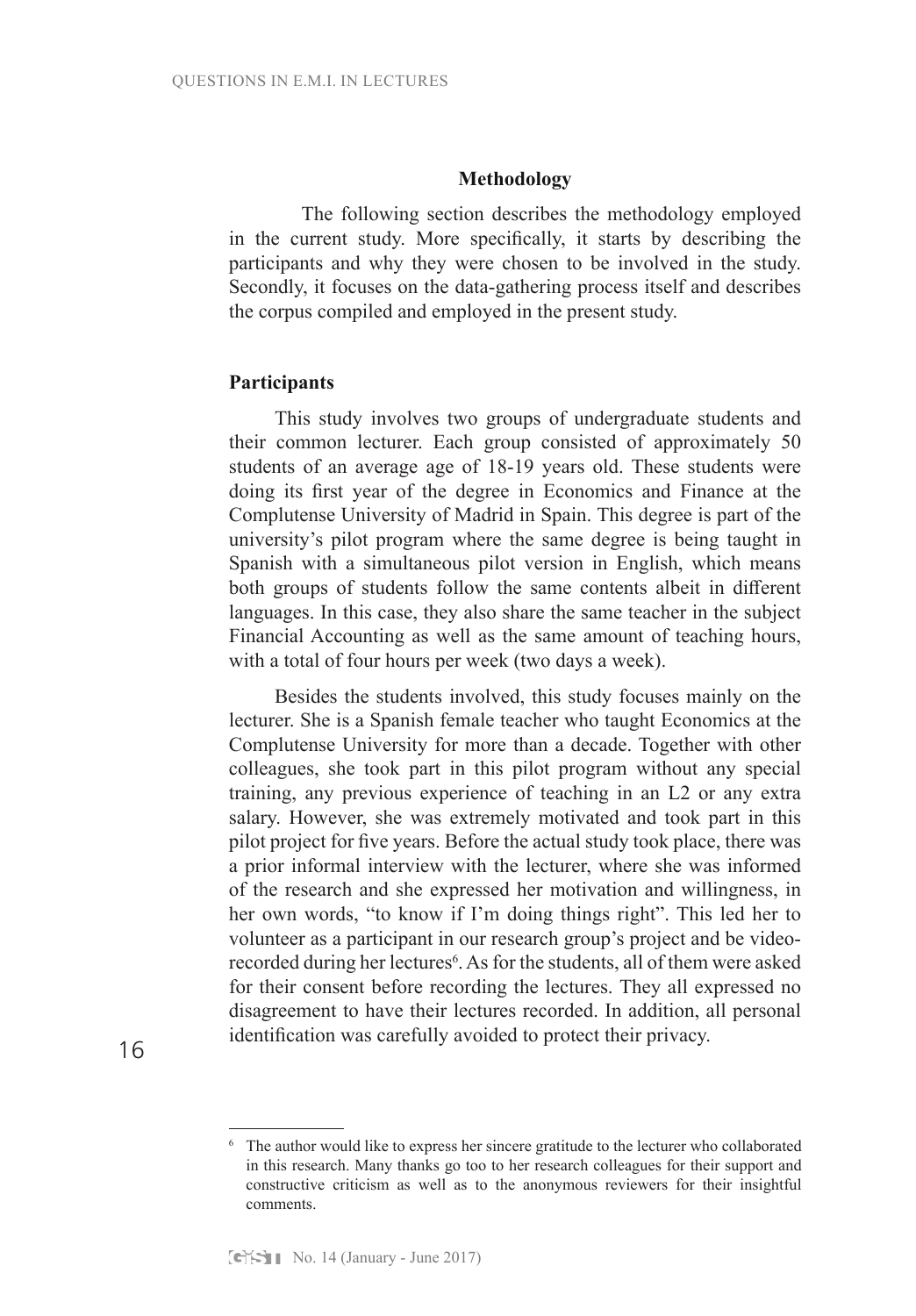#### **Data collection and corpus description**

As already pointed out, the lecturer and students were previously informed about the research, and they all consented to be recorded. Hence, six parallel lectures on the same topic (three in English and three in Spanish) were video-recorded by this researcher and other members of the research group to which she belongs. To avoid altering the normal development of the lectures as much as possible, the camera was placed in a side of the lecture room, facing the teacher and with the majority of the students sitting with their backs to the camera. Researchers recording the sessions were present but refrained from speaking or moving around with the camera, which was fixed in the same position throughout all the sessions. This posed the advantage of not altering the normal developing of the lecture since both students and the lecturer admitted forgetting the camera was there after a while. However, it entailed a major disadvantage since the lack of mobility affected sound quality when the lecturer was distant from the camera and some of the students' responses (especially those far from the camera) were inaudible. In this case, this has also been indicated in the transcription in square brackets (i.e. [unintelligible]), as have pauses and other paralinguistic aspects.

The choice in the number of lectures followed Seedhouse's credo that "classroom research […] has considered between five and ten lessons a reasonable database" (2004, p. 87). The data gathered in this way amount to a total of 540 minutes and a word count of over 46,000 words. As already mentioned, transcription was kept simple for the sake of clarity and only pauses, inaudible segments or other paralinguistic information (e.g. the teacher raising her voice in anger when students were not paying attention) have been indicated by means of square brackets where this information is given. To ensure transcription was as loyal and valid as possible, several researchers compared their transcriptions and also counted on the lecturer's help to complete unclear fragments. To ease comprehension, the lecturer also provided the researchers with the visual aids she used in her lectures (e.g. Power Point presentations). Table 2 below summarizes the description of the corpus employed in the analysis in terms of number of words per language: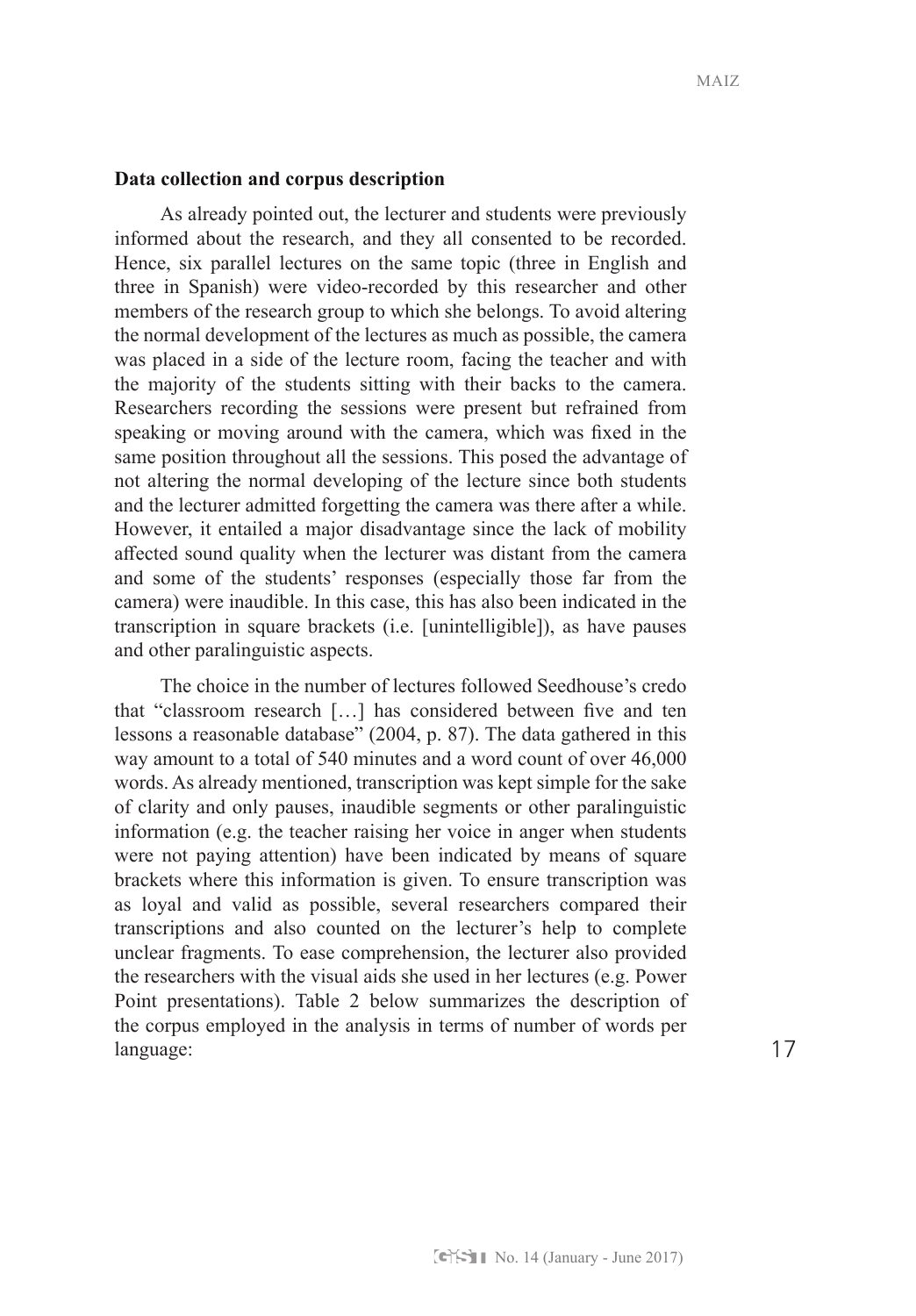| Language used | $No$ of lecture  | $N^{\circ}$ of words |
|---------------|------------------|----------------------|
|               | Lecture $1$ [L1] | 7.731                |
| English       | Lecture $2$ [L2] | 4,433                |
|               | Lecture $3$ [L3] | 10,315               |
| Spanish       | Lecture $4$ [L4] | 6,052                |
|               | Lecture $5$ [L5] | 4,079                |
|               | Lecture $6$ [L6] | 14,067               |

### *Table 2.* Description of the corpus

As can be seen, not all the lectures have the same number of words. This is due to the fact that, in some lectures where students were required to do exercises and tasks in class (e.g. lectures 2 and 5), there was more student collaboration in smaller groups whilst the teacher was monitoring their progress rather than lecturing as such.

## **Data Analysis and Interpretation**

Once transcribed, a manual search for questions in the dataset was carried out. Context (including co-text) was determinant to classify questions into the already mentioned five types: rhetorical questions, comprehension checks, display questions, referential questions and clarification checks. Manual search was favored over (semi)automatic programs given that some elements may clearly be multifunctional and an automatic search might fail to identify these different functions. For example, "ok?" can be used as a comprehension check, a referential question or clarification check depending on the context. To measure the global frequency of questions over other speech acts, the total number of utterances was compared with the number of questions and the corresponding ratio was thus calculated (see table 3). Secondly, the frequency of the different types of questions was calculated taking into account the total number of questions in the corpus (see table 4).

|              | $No$ of utterances<br>per lecture | $No$ of questions | Ratio |
|--------------|-----------------------------------|-------------------|-------|
| Lecture 1    | 748                               | 360               | 48%   |
| Lecture 2    | 500                               | 133               | 27%   |
| Lecture 3    | 1,223                             | 438               | 36%   |
| Lecture 4    | 708                               | 209               | 29.5% |
| Lecture 5    | 456                               | 162               | 35.5% |
| Lecture 6    | 1,347                             | 491               | 36%   |
| <b>TOTAL</b> | 4,982                             | 1,793             | 36%   |

## *Table 3.* Ratio of questions per total number of utterances

18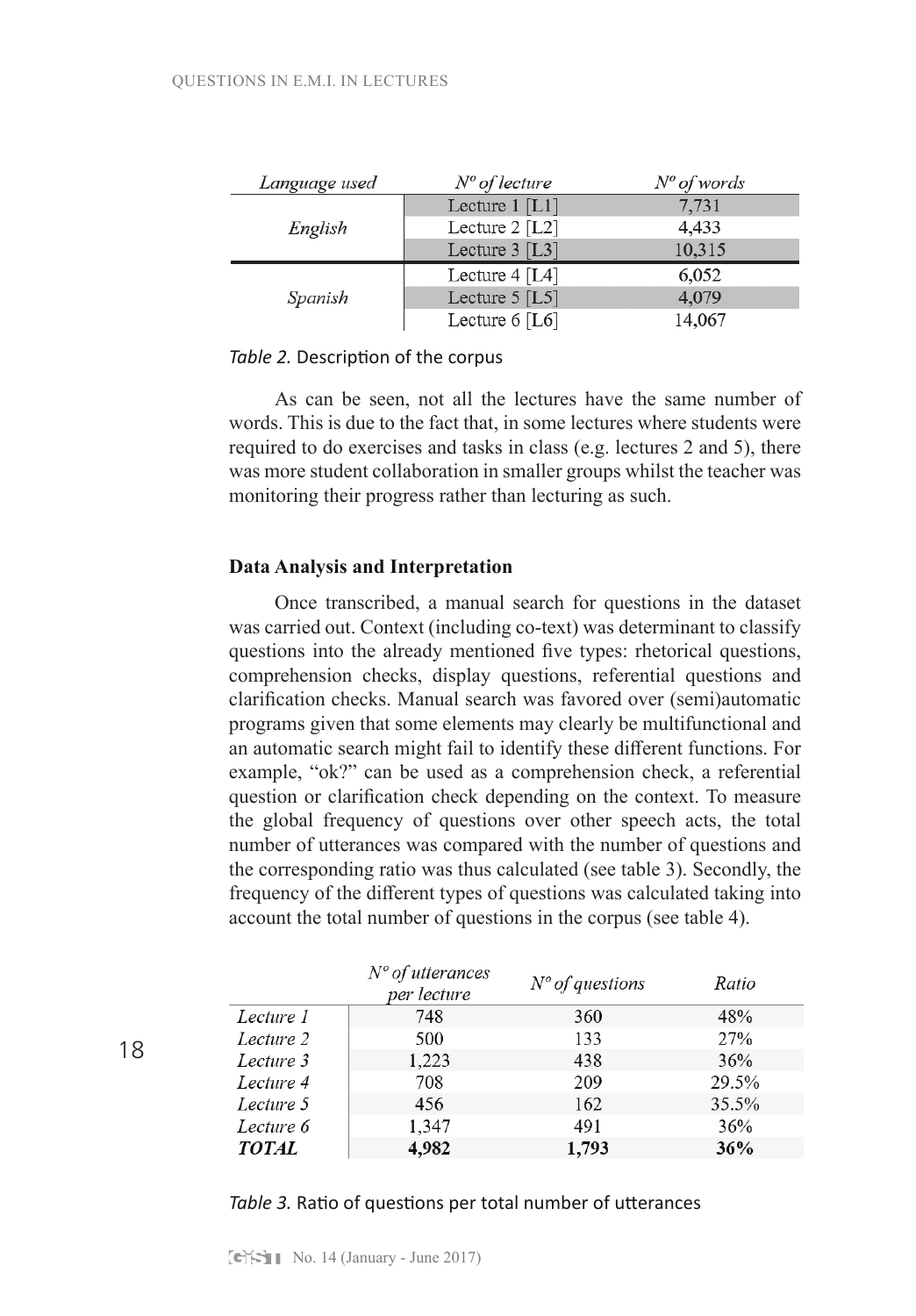# **Results**

In the corpus under study, it is possible to distinguish these five types according to whether they involve more or less interaction between the lecturer and the students (see Table 1). Inspection of the data shows that results prove to be partially expected since the lecturer employed different types of questions in L1 and L2. More specifically, the following tendencies regarding the type of questions used were observed as illustrated by Table 4 below:

| of question<br>check                               |      |         |
|----------------------------------------------------|------|---------|
| 70/0<br>39%<br>5.5%<br>40%<br>English              | 8.5% | $100\%$ |
| 33%<br>$3.5\%$<br>15.5%<br>45.5%<br><b>Spanish</b> | 2.5% | $100\%$ |

### *Table 4.* Type of questions used in the English and Spanish lectures

Close observance of the data reveals that *rhetorical questions* are much more frequently used by the lecturer in Spanish than English (15.5% and 5.5% respectively). As already mentioned, however, rhetorical questions do not trigger interaction proper but serve as discursive device. This higher frequency of rhetorical questions in the Spanish dataset may be due to Spanish language academic style where rhetorical questions are to be expected and characteristic of such a style (Vázquez, 2006). Examples (9) and (10) illustrate rhetorical questions in Spanish and English, respectively:

(9) [L2] T: *En el examen no no podemos hacer la estructura que nos dé la gana, tenemos que hacer esta estructura, ¿por qué? Porque es la estructura de la ley.* [In the exam we can't, we can't do the structure we feel like, we have to follow this structure, why? Because it is the legal structure].

(10) [L3] T: How? The answer is how I record for these expenses in the books of my company? No, so we we don't know. And the second question: what kind of information do you need to record in transaction? […] Do you know it? That's that's that is what we are going to learn today.

In (9), the teacher asks "why?" and immediately provides the answer herself, which shows this is intended as a rhetorical question. In (10) she does the same with "how?", answering her own question. However, after her second question in the same conversational turn ("And the second question: what kind of information do you need to record in transaction?"), she pauses slightly as marked by […] and tries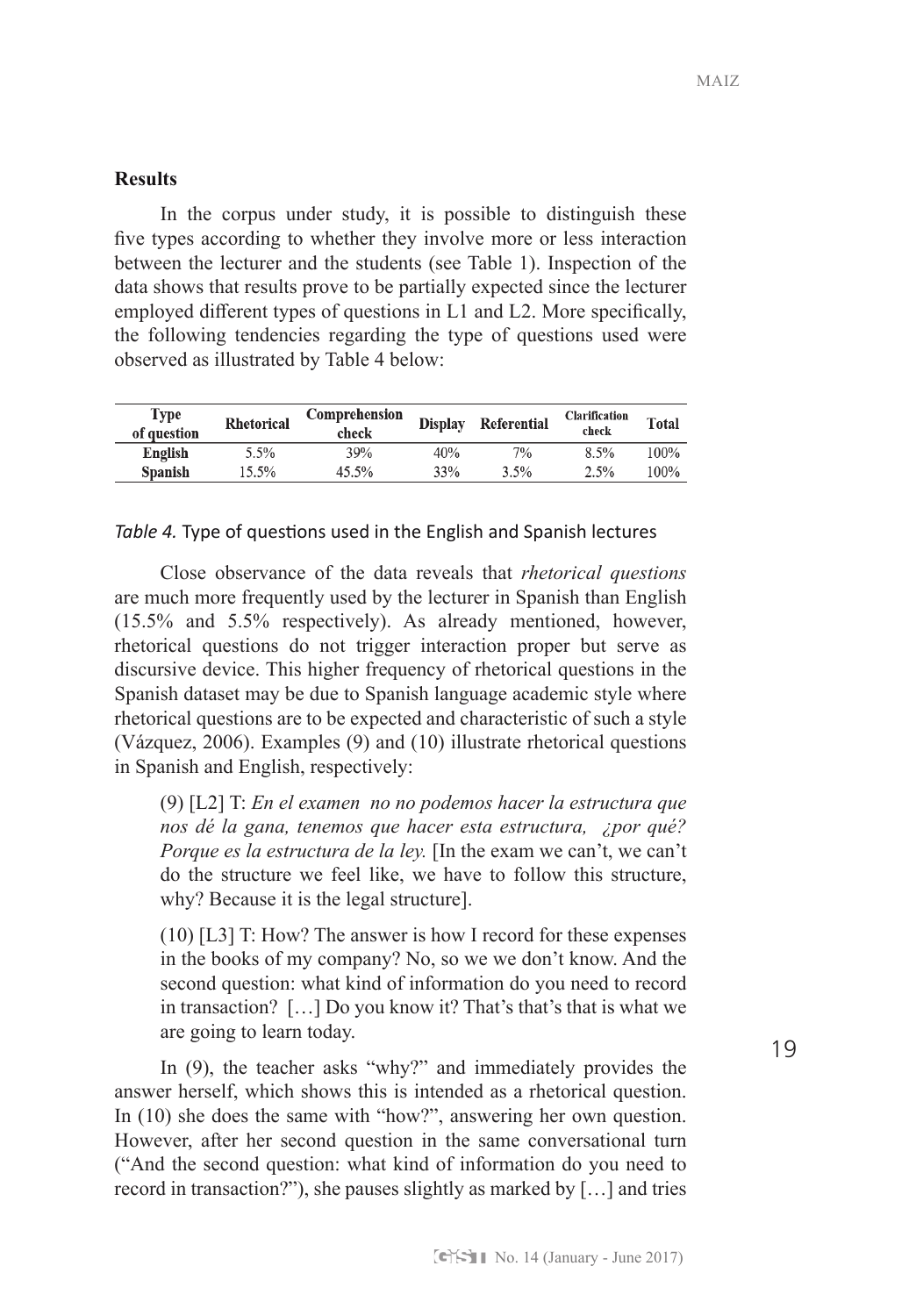to elicit the question from the students ("Do you know it?"). However, she does not give any time to answer and uses her second question to frame the contents of today's lecture ("That's that's that is what we are going to learn today"). In this latter case, it seems the teacher initially intended the question as a display question but by not providing enough thinking time for the students to answer, it turned into another rhetorical question which helped frame the lesson's main contents.

With regard to *display questions*, results show that the teacher employs them slightly more often in English than in Spanish (40% and 33% of the cases). In fact, they are the most common type of question in the English dataset and the second one in the Spanish sample. This is to be expected, since her questions are primarily targeted at retrieving from the students the fundamental concepts and the way they are expressed in L2. Thus, even if the class is not a language class (or even a CLIL class proper), one of the mechanisms characteristic of EFL lessons is mirrored in these EMI lectures, as illustrated by examples (11) and (12) below, in English and Spanish lectures respectively, where the display question by the lecturer is the initiation move (I), followed by the response move by the students (R) and, finally, a follow-up by the teacher (F). This is the classic I-R-F sequence of classroom discourse (Sinclair and Brazil, 1982):

(11) [L2] T: Here you have the search strategy. How many?

SS: Three

T: Three.

(12) [L4] T: *¿Cuál es forma jurídica más usual en España?* [What is the most common legal regulation in Spain?]

S: *La sociedad limitada* [the limited liability company]

T: *La sociedad limitada.* [the limited liability company]

More interestingly, *comprehension checks* behave against expectations, since the teacher uses them slightly more often in Spanish (45.5%) than in English (39%). This is totally unexpected since it would seem more reasonable for the teacher to check comprehension when lectures take place in L2 rather than in the students' mother tongue. Quite remarkably, when asked in the feedback interview why she thought she acted this way, the lecturer claimed that students learning in L2 had the advantage of being what she called "blank slates" meaning that they did not come to class with the "vices" regarding terminology they had in their mother tongue. In other words, many of the concepts she explains in her classes had their Spanish colloquial counterpart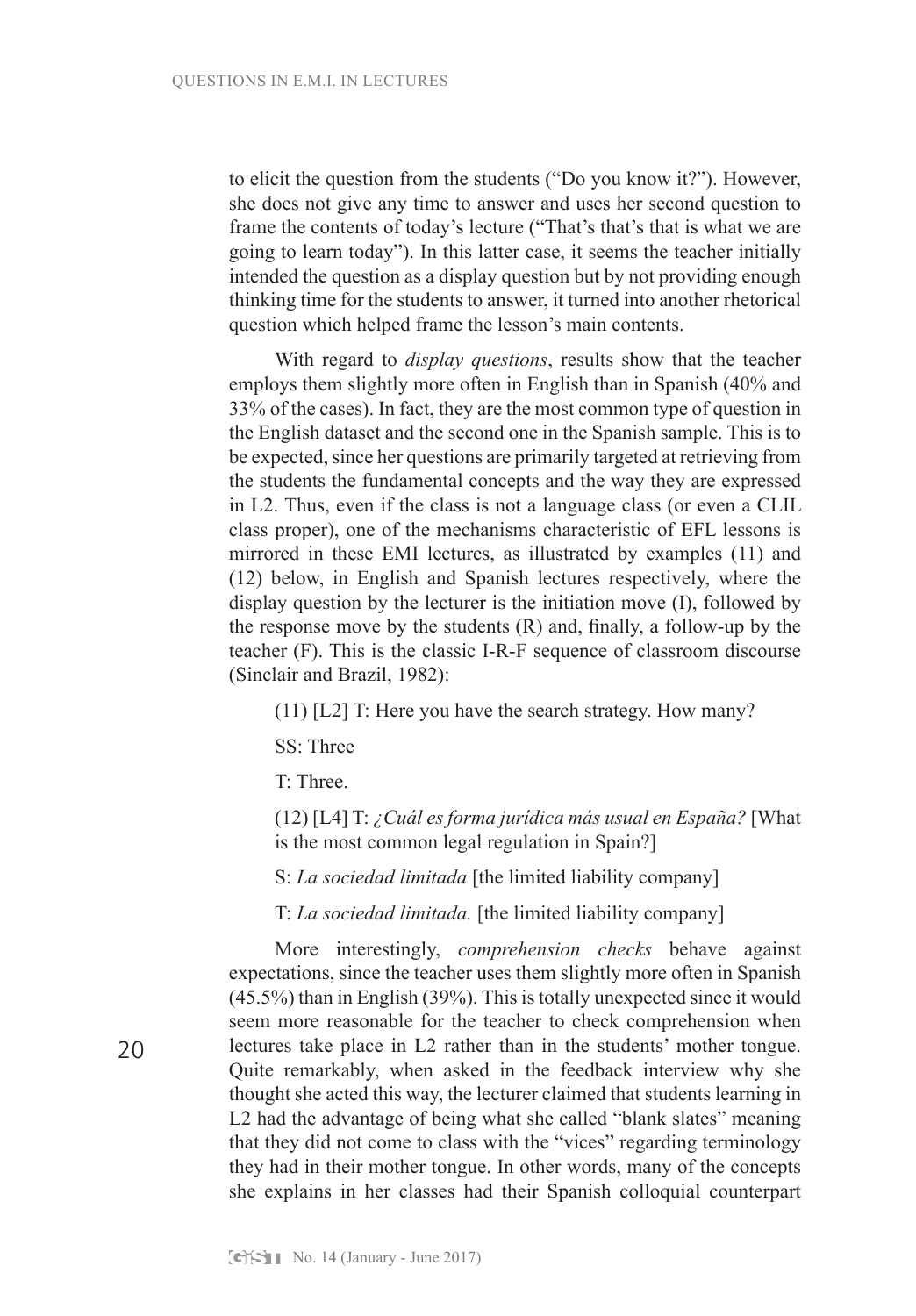with, sometimes, a totally opposed meaning. For example, the Spanish word activo has a variety of meanings in Spanish but its technical meaning in this field is "Economic resources owned by a business that are expected to benefit future operations" (Moreno Alemay, 2008, p. 28). This polysemy, far from helping students understand better, may hinder their comprehension of the subject in their mother tongue. In contrast, learning such technical terms directly via a second language may actually help the students remember jargon better, since they are not influenced by their mother tongue. Moreover, students may be more motivated to learn technical vocabulary given that, as Moreno Alemay (2008, p. 28) points out:

When students hear these examples, they realize the importance of studying the subject of accounting in a foreign language, and feel they are building their vocabulary, because all these are words seldom learned in a languages course.

Regarding *referential questions,* inspection of the data shows that those employed in the English lectures double those employed in Spanish (7% versus 3.5%, respectively). However, a qualitative analysis reflects that some of these questions may not really be referential questions. In fact, on the rare occasions where the lecturer employs these questions, she does so in two main contexts. On the one hand, she uses these questions in order to confirm students' names:

(13) [L6] T: *¿Eras Carolina también?*

"Was your name also Carolina?"

(14) [L1] T: Sorry, I forgot your name. What is your name?

On the other hand, the lecturer also seems to employ these questions as indirect requests –e.g. to ask for silence, to tell students off or to ask for a volunteer, as in (15) and (16):

(15) [L3] T: Silence, please. What happens today?

(16) [L4] T: No, first here. And you have to tell him the … what are you doing? Tell.

S: [inaudible] [talks to the teacher and the other student at the blackboard]

Hence, it could be argued that, even though the teacher does not know the answer, these are convergent referential questions where students can do with very short answers (i.e. their names) or even nonverbal responses (i.e. going to the blackboard to do the exercise at hand) rather than having a longer turn to produce their own output.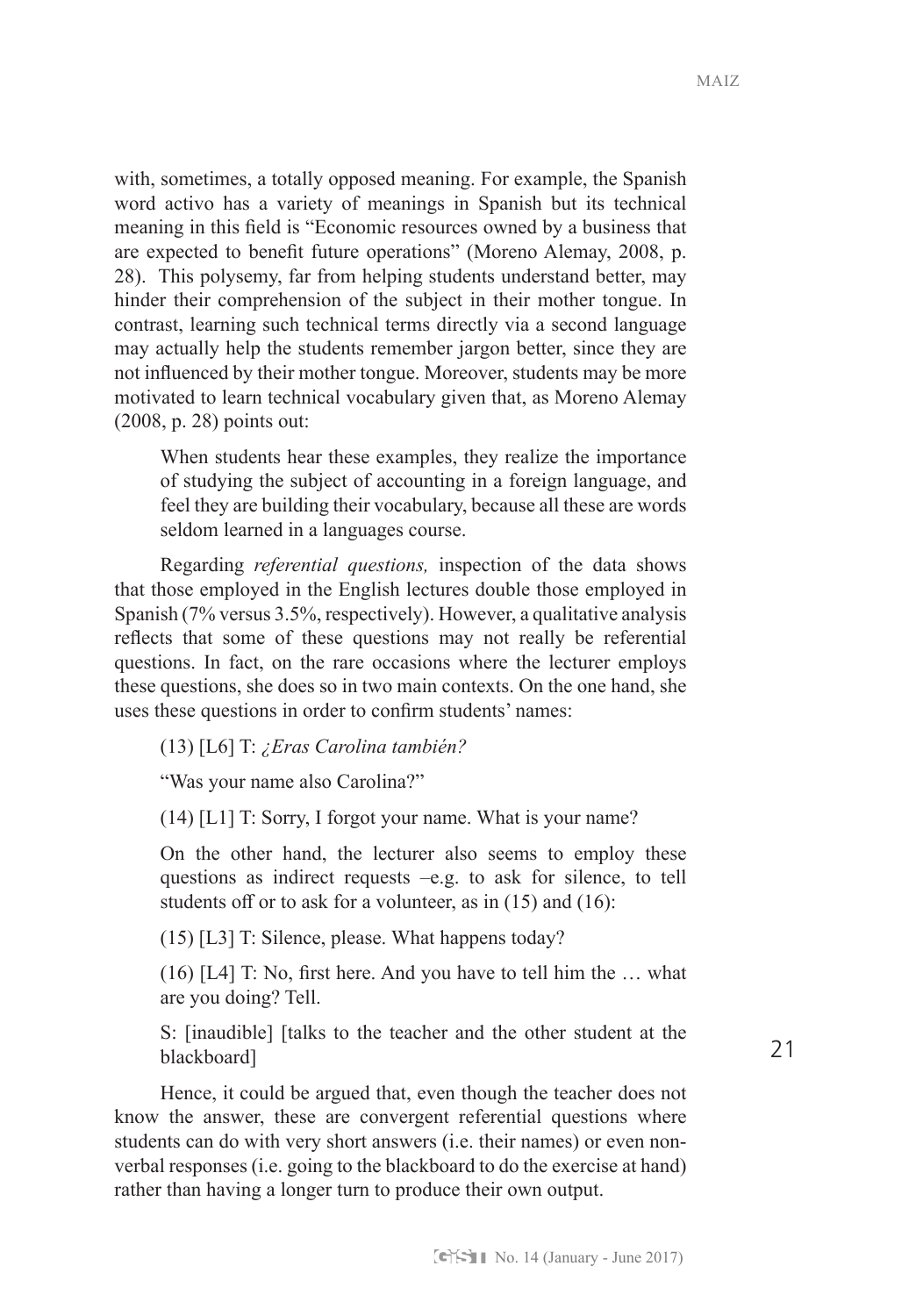Finally, *clarification requests* are slightly more frequent in English than Spanish. When used by the teacher (0.5% in English versus 0.4% in Spanish), they act as repair mechanisms when she has not heard the student's answer<sup>7</sup>, as in  $(17)$  and  $(18)$ :

(17) [L3] S: the income statement?

T: what?

S: the income statement

- $(18)$  [L4] S: [inaudible]
	- T: *¿Perdón?* [Excuse me?]

However, clarification requests are typically carried out by students when they have a question related to the previous teaching or instructions, as exemplified by (19) and (20):

(19) [L3] S: …So can we… decide XX?

T: No, it's depending on the… the evolution of the content. I mean I have plan around the second, the second week of March

S: …Ok.

(20) [L5] T: A*hora dice que, durante el ejercicio dos mil nueve, compra cincuenta lavadoras, vamos a hacer la compra, multiplicamos eh las cincuenta lavadoras por ciento cincuenta…*  [Now it says that, during the year 2009, he buys 50 washing machines, we are going to go shopping, we multiply eh, the 50 washing machines for 150…]

S: *¿por qué es un número distinto?* [why is it a different number?]

T: *Sí, porque lo he cambiado. Luego si queréis hacemos ese, pero quería hacerlo más sencillo todavía. ¿vale?* [Yes, it is, because I have changed it. We can do that one later, but I wanted to do it even easier, ok?]

In terms of frequency, clarification checks by students are more common in English than in Spanish (8% versus 2.1% respectively). This may be due precisely to the fact that it is harder for them to follow the class in a foreign language and they feel more need to clarify doubts and make sure they have understood correctly than when the lecture is delivered in their mother tongue. Quite interestingly, however, close

<sup>7</sup> The large size of the classroom and its orientation (teacher-fronted) makes it hard to hear students' comments, especially if they are sitting at the back. This was also a major limitation when video-recording the classes, since students' comments and answers were mostly inaudible (except for those sitting next to the video-camera).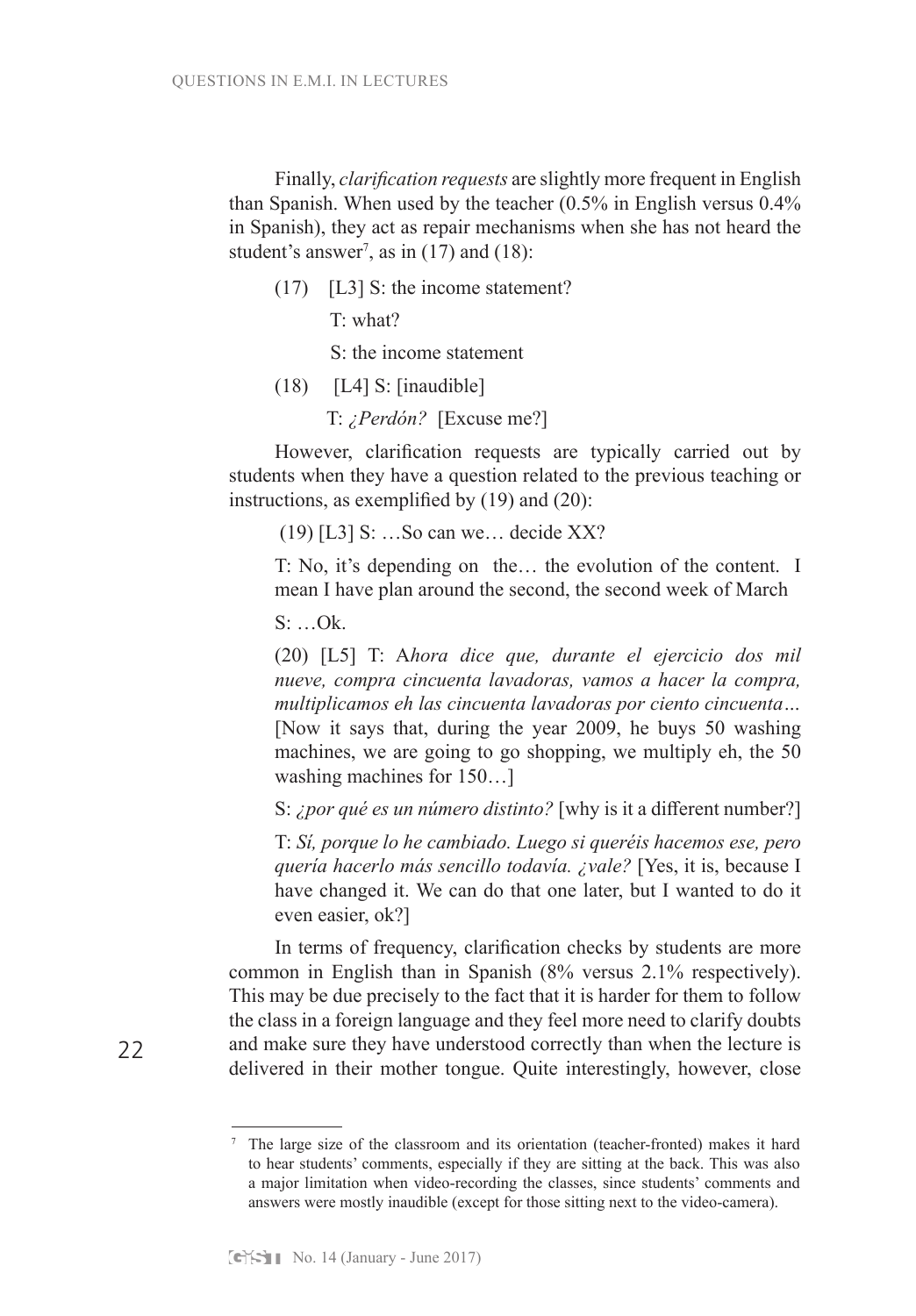23

inspection of the data also reveals that students' clarification checks follow a different pattern in Spanish compared to English. In the English lectures, students usually wait for the teacher's turn completion (or what learners intuitively regard as a relevant transition point). This is illustrated by extracts (21) and (22), where clarification checks by students have been marked in bold for the sake of clarity:

(21) T: credit, yes, thank you. Reserves and all the equity accounts are the credit balance. Just see, please, in this place (points at board), capital includes the, huh, credit balance, ok?

# S: **so, is it the balance [pause]?**

T: yes, but we always use BALANCE, which means the difference between all the amounts in the debit and all the amounts in the credit. And the difference is the balance and ALWAYS the assets, always the assets account has debit balance. ALL the equity and liability account have credit balance, ALWAYS.

# S: **[longer pause] (the student asks an inaudible question)**

T: yes!

# S: **and the assets are called debit?**

T: yes, and expenses always the in the expenses account ALWAYS have debit balance, cause it's similar, the assets and the expenses are very similar. […] Be careful, credit, always credit it is an asset cause is the money that you lend to another person, to other huh firm

S: like clients

T: no, other firm, it's money, money that you. When you, when you ask for a LOAN, you receive money so you have a debt and we call bank debt.

# S: **and the credit?**

T: and the credit is when you give money to other firm, this right we call credit.

S: ah

# (22) S: *¿Y el precio del coste es el mismo siempre o cómo?* [S: and the costing price is always the same or how is it? ]

T: *Ah jaja, buena pregunta. ¿Tú qué crees?* [ah, haha, good question. What do you think?]

S: *Que no.* [I don't think so]

T: *Vete a la vida real. La…* [Think about real life. The…]

S: *Que no.*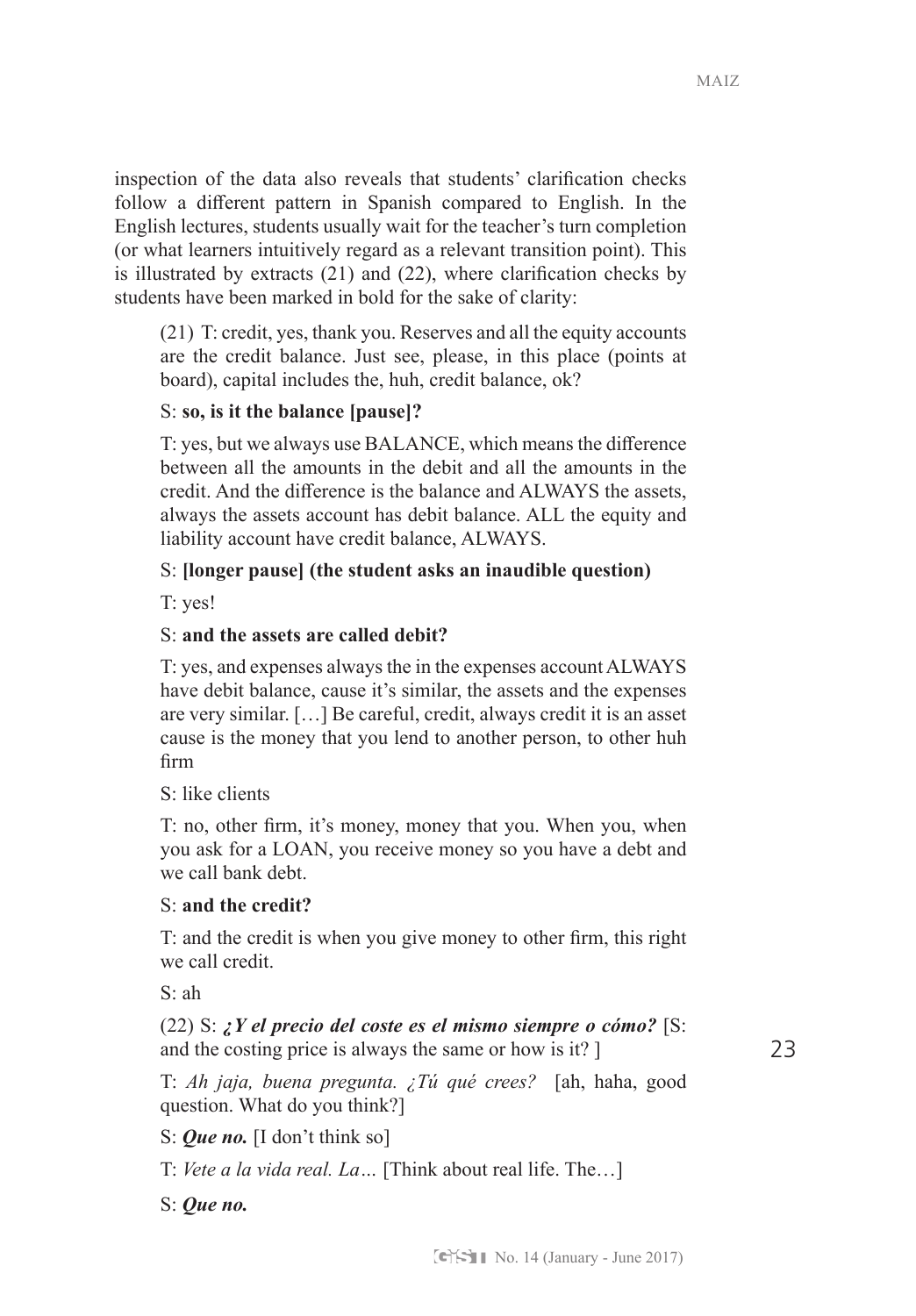In contrast to English (see example 21), where students wait for the lecture to reach turn completion, in the case of Spanish, the students tend to overlap with the lecturer (as in example 22) and do not wait for turn completion ("Vete a la vida real. La… / que no"). It is difficult to determine whether these overlaps are due to the Spanish fast conversational pace, where it is customary for overlapping and interruptions to take place (Nikleva, 2009; Gallardo-Paúls, 1993) or to the fact that students feel more confident when speaking their mother tongue than a foreign language. A combination of both factors seems to be the most plausible explanation. Confidence in the use of their mother tongue would also explain why students in the English lectures apparently take longer to ask for clarification than their counterparts.

## **Conclusions**

The present study intended to provide an answer to the following research question, repeated here for the sake of clarity: Is the frequency and type of questions affected by the language of instruction (Spanish vs. English)? It was initially hypothesized that questions would be more frequent in English (L2) so as to boost verbal interaction between the lecturer and the students and allow them to produce verbal output in English so as to ease comprehension and acquisition of the contents and the language. In addition, it was also expected that the type of questions employed would vary according to the language of instruction. Table 3 presented the total number of utterances per lecture together with the ratio of questions. Graph 1 below is a visual summary of the ratio of questions per language of instruction:



24

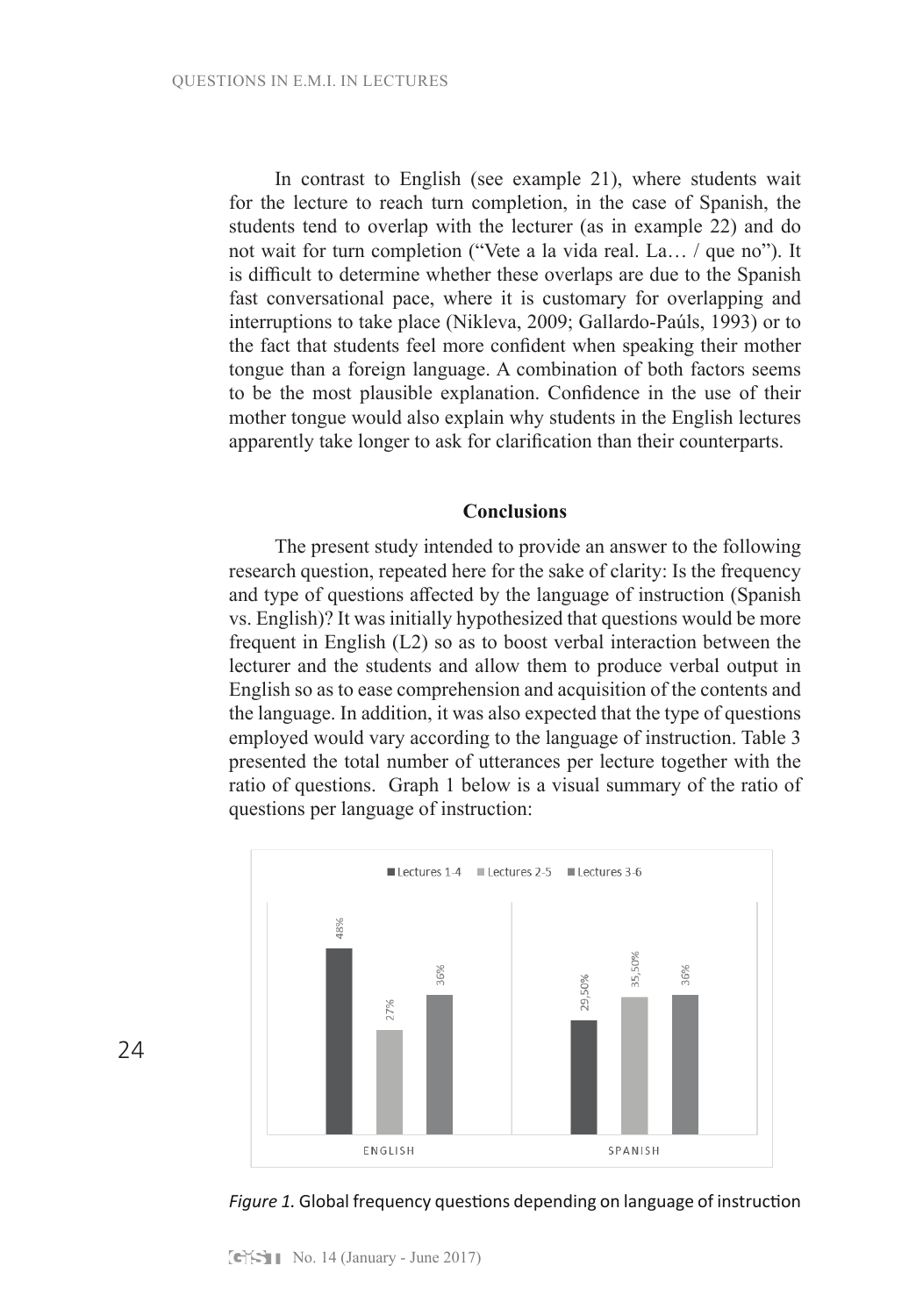$MAIZ$ 

Inspection of the data reveals that the first hypothesis was only partially confirmed since, except for lectures 1 and 4, where lecture L1 (in English) presented a higher number of questions than its Spanish counterpart (L4), in the rest of the cases, the number of questions was the same (lectures L3 and L6) or slightly higher in Spanish (lectures L2 and L5). As for the second hypothesis, that the language of instruction (English or Spanish) plays a role in the type of questions used, results showed the confirmation of this hypothesis. Hence, the lecturer seems to favor some types in her Spanish lessons and other types in the lectures she carries out in English.

More specifically, rhetorical questions were more numerous in Spanish than in English (15.5% versus 5.5%, respectively) possibly due to the fact that the Spanish academic style traditionally favors the use of rhetorical questions as a way to organize discourse and to keep the audience's attention. With regard to comprehension checks, these occurred more frequently in Spanish (45.5%) than in English (39%). This result was unexpected since it was anticipated that a lecture in a second language seems to entail more difficulty for the students and hence the teacher might feel more prone to checking comprehension. When interviewed after the data had been analyzed, the lecturer herself explained this higher frequency of comprehension checks might be a result of the negative interference of Spanish, where most of these technical terms have an informal, ordinary meaning, usually remarkably different (if not totally opposite). This forced her to make sure the students comprehended the actual technical meaning; hence the more frequent use of comprehension checks in Spanish than in English. As for display questions, they were the type most commonly employed in English, maybe to make sure the students learned the technical vocabulary involved in the subject, which was new to most of them as they had never come across such terms in their general English lessons (Moreno Alemay, 2008).

With regard to referential questions, they were more frequent in English than in Spanish, doubling their occurrence in the second language. Even though it is difficult to explain this result and the lecturer herself was not aware of such a difference, it could be a positive way of letting students produce more output in English to improve their knowledge of the second language. In any case, however, referential questions were still low in frequency and the lecturer commented that she would try to increase their use in future lessons, showing that research can have very positive effects when combined with future action(s) in the classroom (Lasagabaster and Sierra, 2011).

25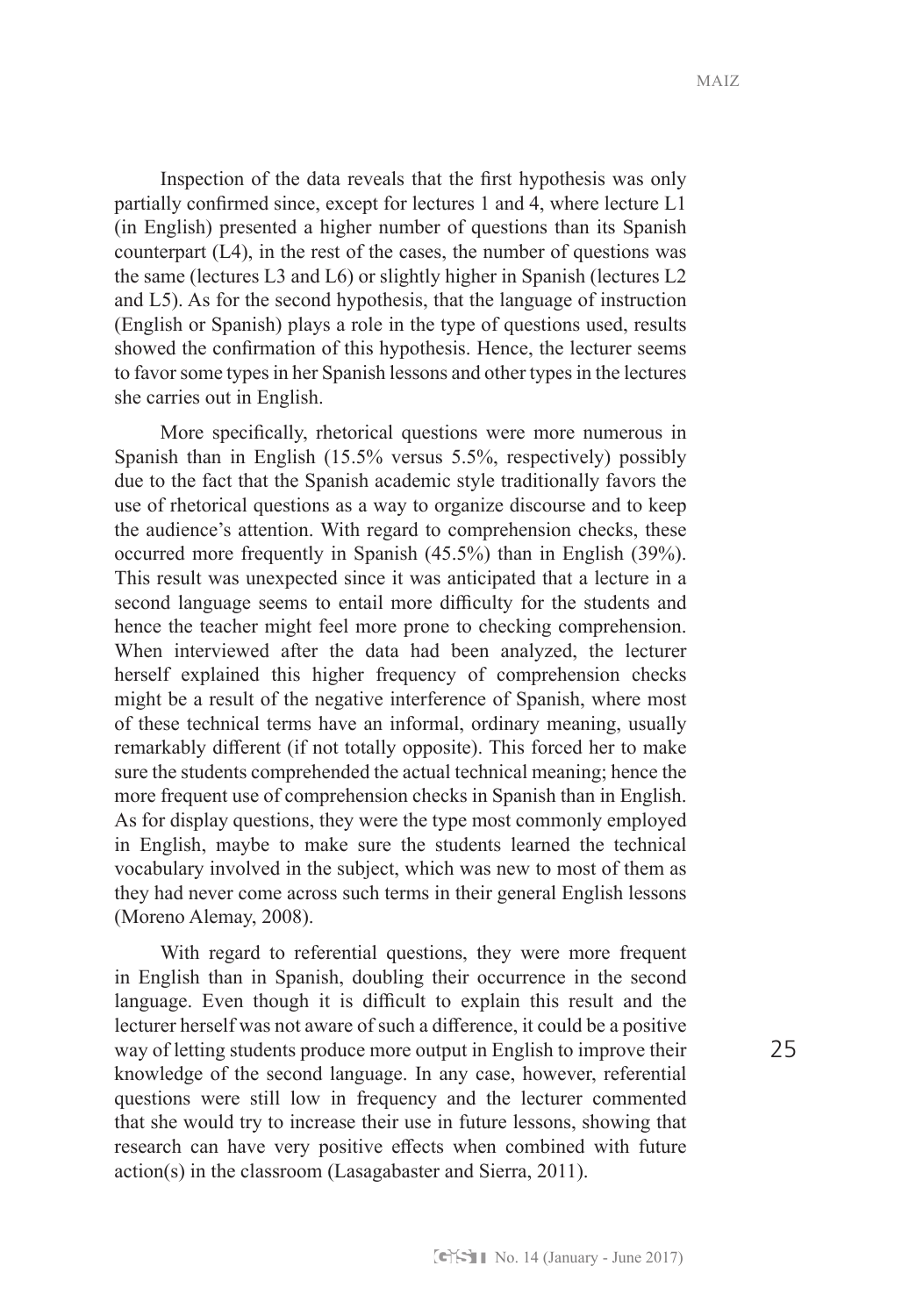Clarification checks happened to be more frequent in English maybe because of the higher difficulty to follow these lectures in a language which is not the participants' mother tongue (either the lecturer' or the students'). Furthermore, clarification checks by students also displayed an interestingly different pattern in English and Spanish, with more overlap in Spanish as opposed to English. This may be due to self-confidence in the mother tongue and the intuitive grasping of the dissimilar conversational structures of Spanish and English, with the former displaying more overlapping and the second being more prone to wait for the transition relevant points (Tsui, 1994).

Finally, it is important to acknowledge an important limitation to the present study such as the fact that it focuses on just one lecturer's discourse. However, this also allows for controlling some variables such as age, linguistic background, teaching experience, since we are dealing with the same teacher. Furthermore, the three English lectures duplicate the three Spanish lectures, which also avoids other variables (content taught, academic field, etc.) from playing a role. Finally, even if generalizations are not possible in a limited study like the present one, we can still observe certain trends that can provide some tips towards most effective teaching styles based on self-observation. In fact, after the study was carried out, a reflective interview with the lecturer showed her willingness to implement future changes in her lessons such as the use of more referential questions, proving the importance of action research in the EMI classroom (Lasagabaster and Sierra, 2011).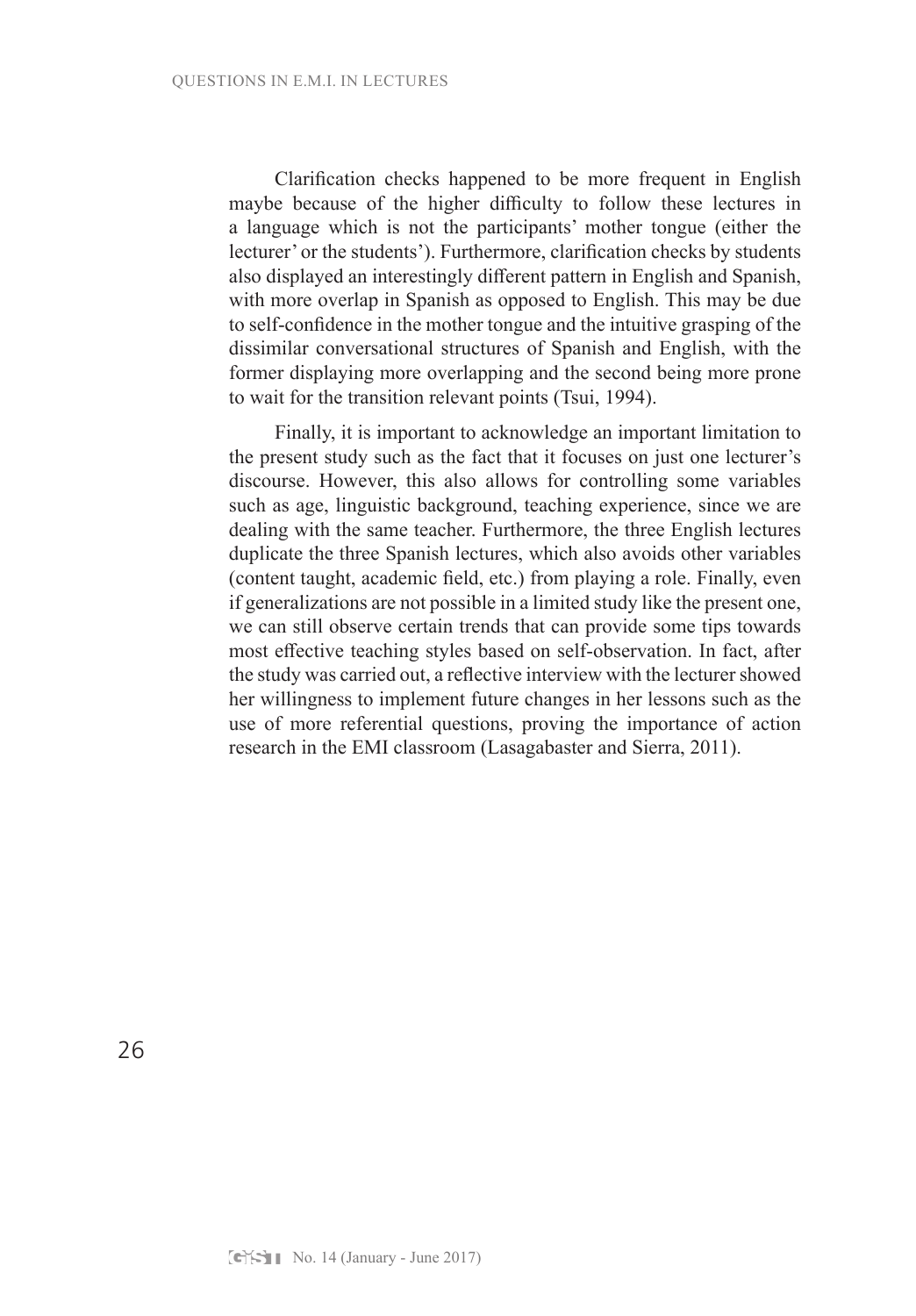## **References**

- Bamford, J. (2005). Interactivity in academic lectures: The role of questions and answers. Dialogue within discourse communities: *Metadiscursive perspectives on academic genres, 28*, 123-145.
- Banbrook, L., & Skehan, P. (1989). Classrooms and display questions. *ELT documents,* 133, 141-152.
- Boyd, M., & Rubin, D. (2006). How contingent questioning promotes extended student talk: A function of display questions. *Journal of Literacy Research, 38*(2), 141-169.
- Chuska, K. R. (1995). *Improving Classroom Questions: A Teacher's Guide to Increasing Student Motivation, Participation, and Higher-Level Thinking.* Bloomington: Phi Delta Kappa Educational Foundation.
- Coyle, D. (2011). *Teacher education and CLIL methods and tools.*  Retrieved from http://www. cremit. it/public/documenti/seminar. pdf.
- Crawford Camiciottoli, B. (2004). Interactive discourse structuring in L2 guest lectures: Some insights from a comparative corpus-based study. *Journal of English for Academic Purposes, 3*(1), 39-54.
- Cullen, R. (1998). Teacher talk and the classroom context. *ELT Journal, 52*(3), 179-187.
- Cummins, J. (2005). La utilización de la tecnología en aulas lingüísticamente diversas: estrategias para promover el aprendizaje lingüístico y el desarrollo académico en contextos bi/trinlingües. In D. Lasagabaster and J. M. Sierra (Eds.), *Multilingüismo, Competencia lingüística y nuevas tecnologías* (pp. 111-128). Barcelona: ICE-Horsori.
- Dafouz, E., & Llinares, A. (2008). The role of repetition in CLIL teacher discourse: A comparative study at secondary and tertiary levels. *International CLIL Research Journal, 1*(1), 52-61.
- Dafouz, E., & Sánchez, D. (2013). Does everybody understand? Teacher questions across disciplines in English-mediated university lectures: An exploratory study. *Language Value, 5*(1), 129-151.
- Dalton-Puffer, C. (2006). Questions in CLIL classrooms: Strategic questioning to encourage speaking. *Current trends in the development and teaching of the four language skills*, 187-213.
- Dalton-Puffer, C. (2007). *Discourse in content and language integrated learning* (CLIL) classrooms. Amsterdam: John Benjamins Publishing.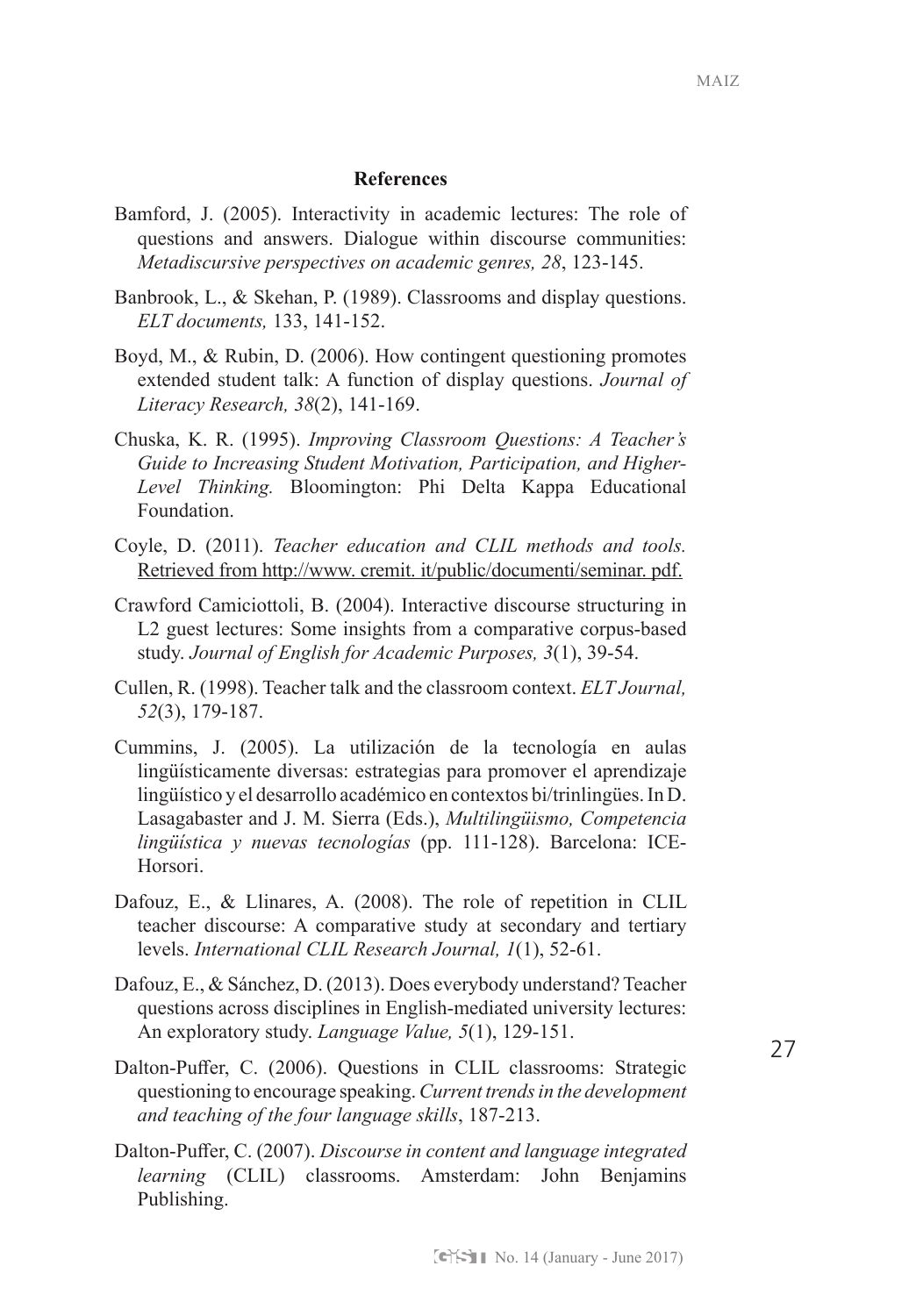- De Graaff, R., Jan Koopman, G., Anikina, Y., & Westhoff, G. (2007). An observation tool for effective L2 pedagogy in content and language integrated learning (CLIL). *International Journal of Bilingual Education and Bilingualism, 10*(5), 603-624.
- Ferris, D. and Tagg, T. (1996). Academic oral communication needs of EAP learners: What subject-matter instructors actually require. *TESOL Quarterly, 30*(1), 31-57.
- Flowerdew, J. (Ed.) (1994). *Academic listening: Research perspectives.*  Cambridge: Cambridge University Press.
- Flowerdew, J. and L. Miller. (1996). Lectures in a second language: Notes towards a cultural grammar. *English for Specific Purposes, 15*(2), 121-140.
- Fortanet, I. (2004). The use of 'we' in university lectures. Reference and function. *English for Specific Purposes, 23*, 45-66.
- Gallardo-Paúls, B. (1993). La transición entre los turnos conversacionales: silencios, solapamientos e interrupciones. *Contextos XII*, 21-22, 189-220.
- Griffiths, R. (1990). Speech rate and NNS comprehension: A preliminary study in time-benefit analysis. *Language Learning, 40*(3), 311-336.
- Hall, J. and Verplaetse, L. (Eds.). (2000). Second and foreign language learning through classroom interaction. Mahwah, NJ: Lawrence Erlbaum Associates.
- Hyland, K. (2009)*. Academic Discourse: English in a Global Context.* London: Continuum.
- Ibrahim, N., K. S. Gill, R. M. Nambiar and Hua, T. K. (2009). CLIL for science lectures: Raising awareness and optimizing input in a Malaysian University. *European Journal of Social Sciences, 10*(1), 93-101.
- Lasagabaster, D., & Sierra, J. M. (2011). Classroom observation: desirable conditions established by teachers. *European Journal of Teacher Education, 34*(4), 449-463.
- Lee, Y. A. (2006). Respecifying display questions: Interactional resources for language teaching. *Tesol Quarterly, 40*(4), 691-713.
	- Llinares, A., & Pascual Peña, I. (2015). A genre approach to the effect of academic questions on CLIL students' language production. *Language and Education, 29*(1), 15-30.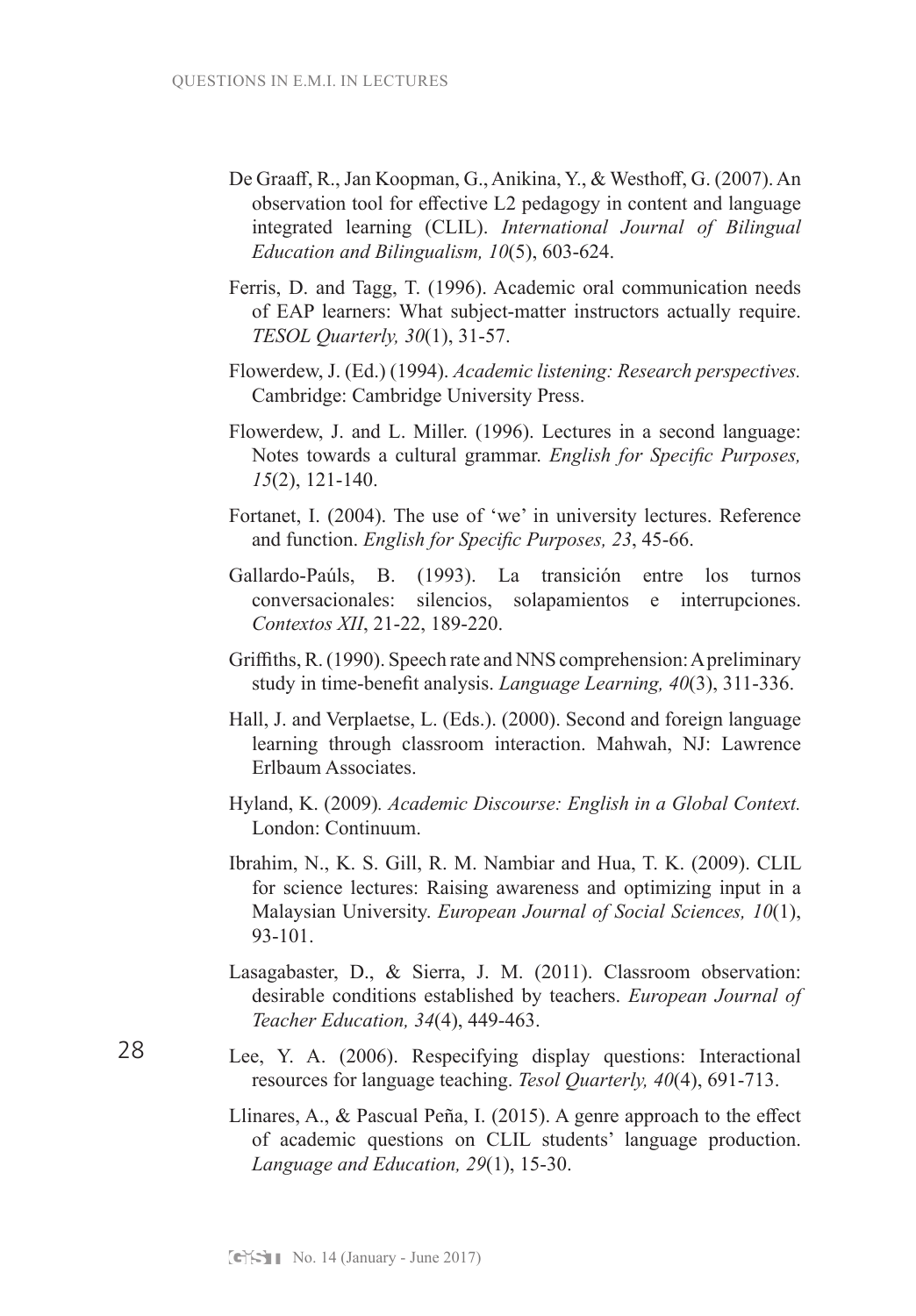- Menegale, M. (2011). Teacher questioning in CLIL lessons: how to enhance teacher-students interaction. In C.E. Urmeneta, N. Evnitskaya, E. Moore & A. Patiño (Eds.), *Educació plurilingüe. Experiencias, research & polítiques, 2* (pp. 83-96). Barcelona, UAB Servei de Publicaciones.
- Morell, T. (2004a). *La interacción en la clase magistral.* San Vicente del Raspeig: Publicaciones de la Universidad de Alicante
- Morell, T. (2004b). Interactive lecture discourse for EFL students. *English for Specific Purposes, 23*(3), 325-338.
- Morell, T. (2007). What enhances EFL students' participation in lecture discourse? Student, lecturer and discourse. *Journal of English for Academic Purposes, 6*(3), 222-237.
- Moreno Alemay, P. (2008). English Content-Based Approaches to Teaching Accounting. *Latin American Journal of Content & Language Integrated Learning, 1*(1), 26-34.
- Musumeci, D. (1996). Teacher-learner negotiation in content-based instruction: Communication at cross-purposes? *Applied Linguistics, 17*(3), 286-325.
- Níkleva, D. G. (2009). La cortesía en la enseñanza del español como lengua extranjera. Recursos no verbales: aplicación de los códigos semióticos. *MarcoELE: Revista de didáctica, 9*, 11-15.
- Nikula, T. (2007). Speaking English in Finnish content‐based classrooms. *World Englishes, 26*(2), 206-223.
- Nikula, T., Dalton-Puffer, C., & García, A. L. (2013). CLIL classroom discourse: Research from Europe. *Journal of Immersion and Content-Based Language Education, 1*(1), 70-100.
- Northcott, J. (2001). Towards an ethnography of the MBA classroom: A consideration of the role of interactive lecturing styles within the context of one MBA programme. *English for Specific Purposes, 20*, 15-37.
- Núñez, B. and Dafouz, E. (2007). Lecturing through the foreign language in a CLIL university context: linguistic and pragmatic implications. *Vienna English Working Papers, 16*(3), 36-42.
- Pascual Peña, I. (2010). Teachers' questions in CLIL contexts. *Vienna English Working Papers, 19*(3), 65-71.
- Pica, T. (1994). Questions from the language classroom: Research perspectives. *Tesol Quarterly, 28*(1), 49-79.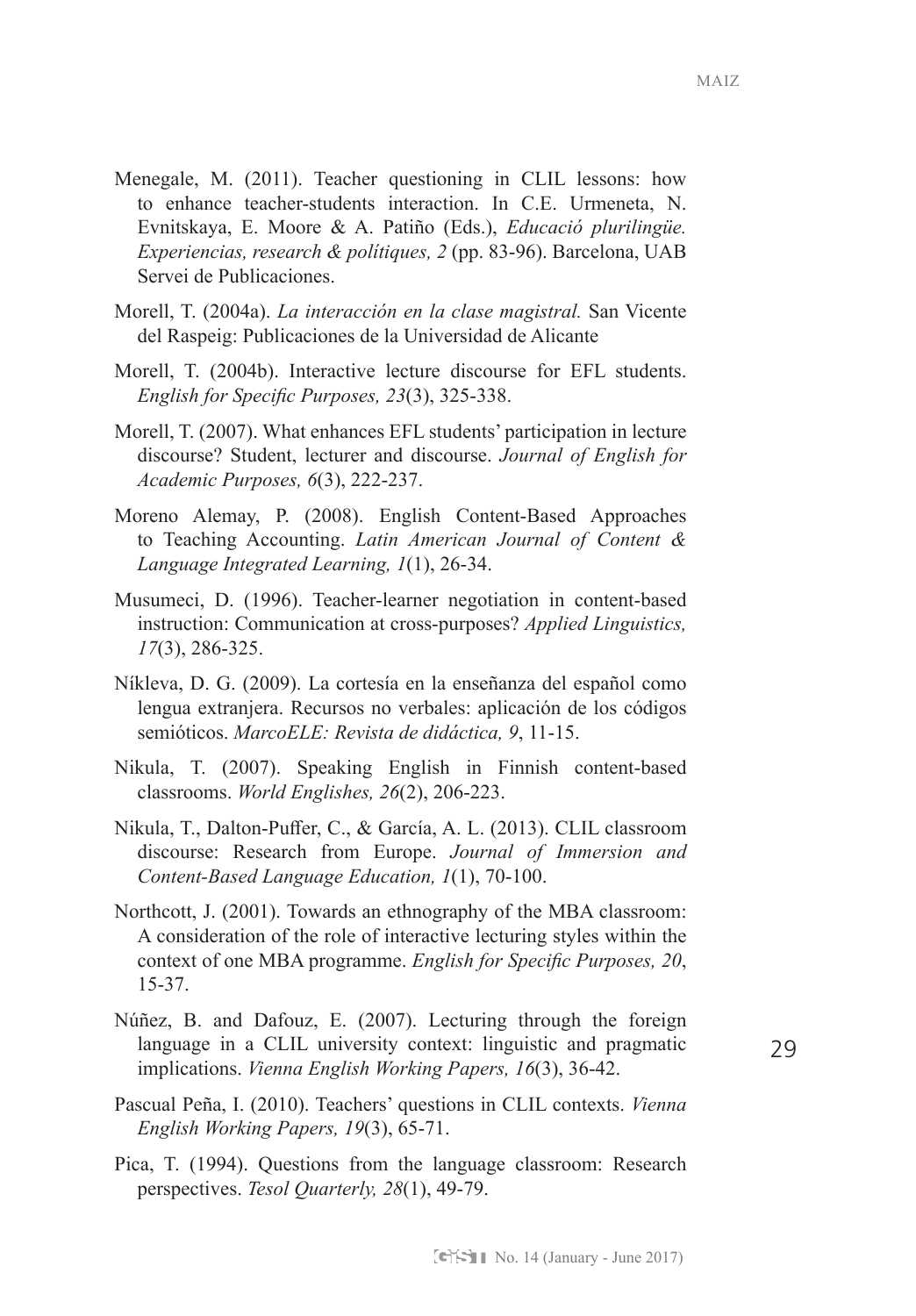- Sánchez García, D. (2010). *Classroom interaction in University Settings: The case of questions in three disciplines.* MA Thesis. Retrieved from http://eprints.ucm.es/12793/
- Sánchez García, D. (2016). *A constrative analysis of Spanish and English-medium instruction in tertiary education: teacher discourse strategies in a spoken corpus.* PhD Dissertation. Madrid: Universidad Complutense de Madrid.
- Schegloff, E. A. (1992). Repair after next turn: The last structurally provided defense of intersubjectivity in conversation. *American journal of sociology, 97*(5), 1295-1345.
- Seedhouse, P. (2004). *The Interactional Architecture of the Second Language Classroom: A Conversational Analysis Perspective.*  Oxford: Blackwell.
- Sinclair, J. M., & Brazil, D. (1982). *Teacher talk.* Oxford: Oxford University Press.
- Thompson, S.E. (2003). Text-structuring metadiscourse, intonation and the signaling of organization in academic lectures. *Journal of English for Academic Purposes, 2*(1), 5-20.
- Tsui, A. B. (1994). *English conversation.* Oxford: Oxford University Press.
- Vázquez, G. (2006, November). Un análisis didáctico del discurso académico español como contribución a la movilidad estudiantil europea. Paper presented at III Congreso Internacional de Español para Fines Específicos, Utrecht.
- Vygotsky, L. S. (1978). *Mind in Society: The Development of Higher Psychological Processes.* Cambridge: Harvard University Press.
- Walsh, S. (2006). *Investigating Classroom Discourse.* London: Routledge.
- White, J., & Lightbrown, P. M. (1984). Asking and Answering in ESL Classes. *Canadian Modern Language Review, 40*(2), 228-44.